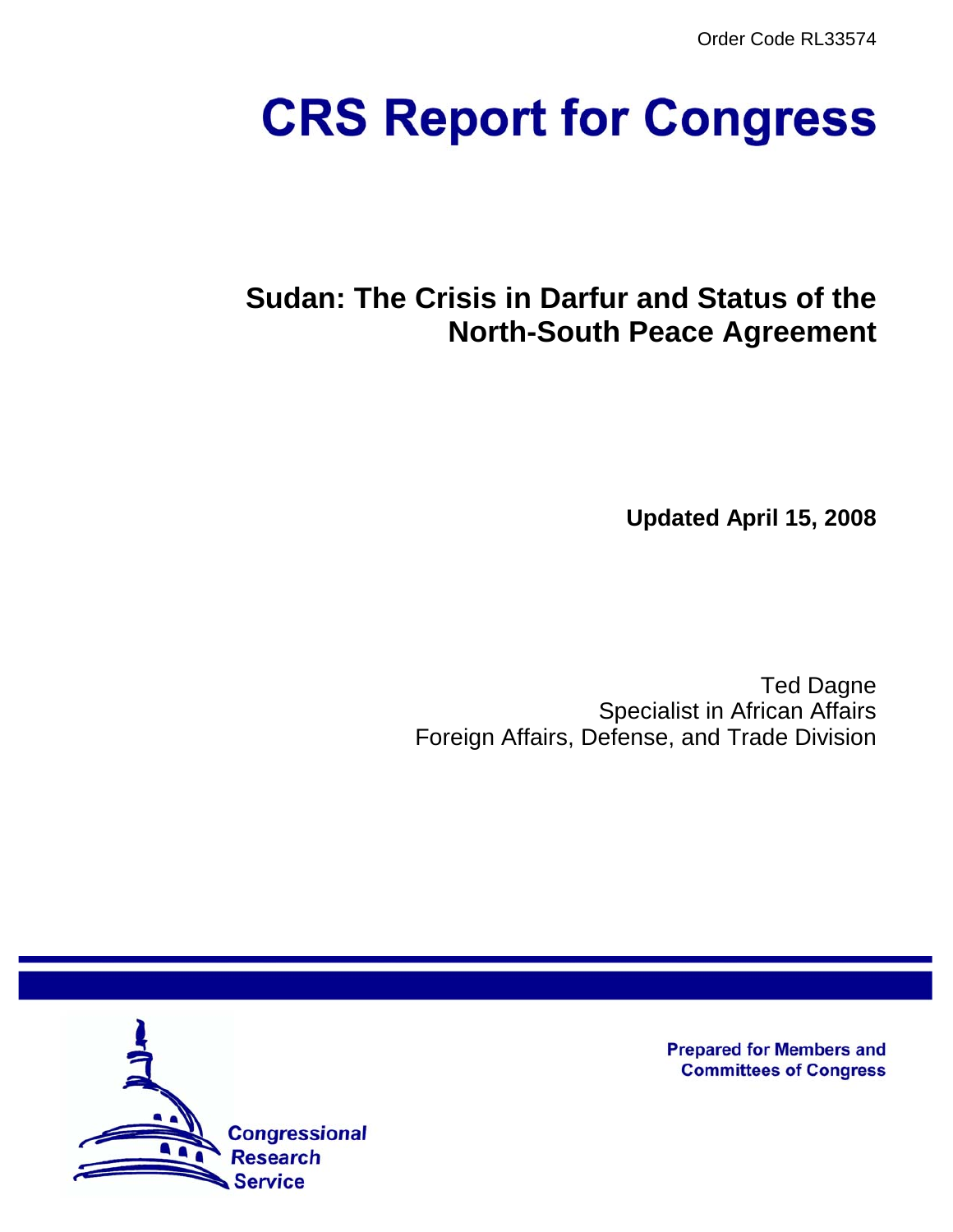## Sudan: The Crisis in Darfur and Status of the North-South Peace Agreement

## **Summary**

Sudan, geographically the largest country in Africa, has been ravaged by civil war intermittently for four decades. More than 2 million people have died in Southern Sudan over the past two decades due to war-related causes and famine, and millions have been displaced from their homes. There were many failed attempts to end the civil war in southern Sudan, including efforts by Nigeria, Kenya, Ethiopia, former President Jimmy Carter, and the United States.

In July 2002, the Sudan government and the Sudan People's Liberation Movement (SPLM) signed a peace framework agreement in Kenya. On May 26, 2004, the government of Sudan and the SPLM signed three protocols on Power Sharing, on the Nuba Mountains and Southern Blue Nile, and on the long disputed Abyei area. The signing of these protocols resolved all outstanding issues between the parties. On June 5, 2004, the parties signed "the Nairobi Declaration on the Final Phase of Peace in the Sudan." On January 9, 2005, the government of Sudan and the SPLM signed the final peace agreement at a ceremony held in Nairobi, Kenya.

In October 2007, the government of Southern Sudan suspended the participation of its Ministers, State Ministers, and Presidential Advisors from the Government of National Unity to protest measures taken by the National Congress Party and to demand full implementation of the Comprehensive Peace Agreement (CPA). In response to these demands and unexpected developments, President Bashir reportedly accepted a number of the government of South Sudan (GoSS) demands in late October, except those related to the Abyei issue. In late December 2007, the new ministers were sworn in office.

The crisis in Darfur began in February 2003, when two rebel groups emerged to challenge the National Congress Party (NCP) government in Darfur. The crisis in Darfur in western Sudan has led to a major humanitarian disaster, with an estimated 2.45 million people displaced, more than 240,000 people forced into neighboring Chad, and an estimated 450,000 people killed. In July 2004, the House and Senate declared the atrocities in Darfur genocide, and the Bush Administration reached the same conclusion in September 2004. On May 4, 2006, the Government of National Unity and the Sudan Liberation Movement/Army (SLM/A) signed the Darfur Peace Agreement (DPA) after almost two years of negotiations. The agreement was rejected by two other Darfur groups: the Justice and Equality Movement (JEM) and a splinter group from the SLM.

In July 2007, the U.N. Security Council passed Resolution 1769, authorizing the deployment of a robust peacekeeping force to Darfur. The resolution calls for the deployment of 26,000 peacekeeping troops to Darfur. The resolution authorised the United Nations African Union force in Darfur (UNAMID) to take all necessary measures to protect its personnel and humanitarian workers. As of late February 2008, UNAMID deployed a total of 9,212 peacekeeping personnel.

This report will be updated as circumstances warrant.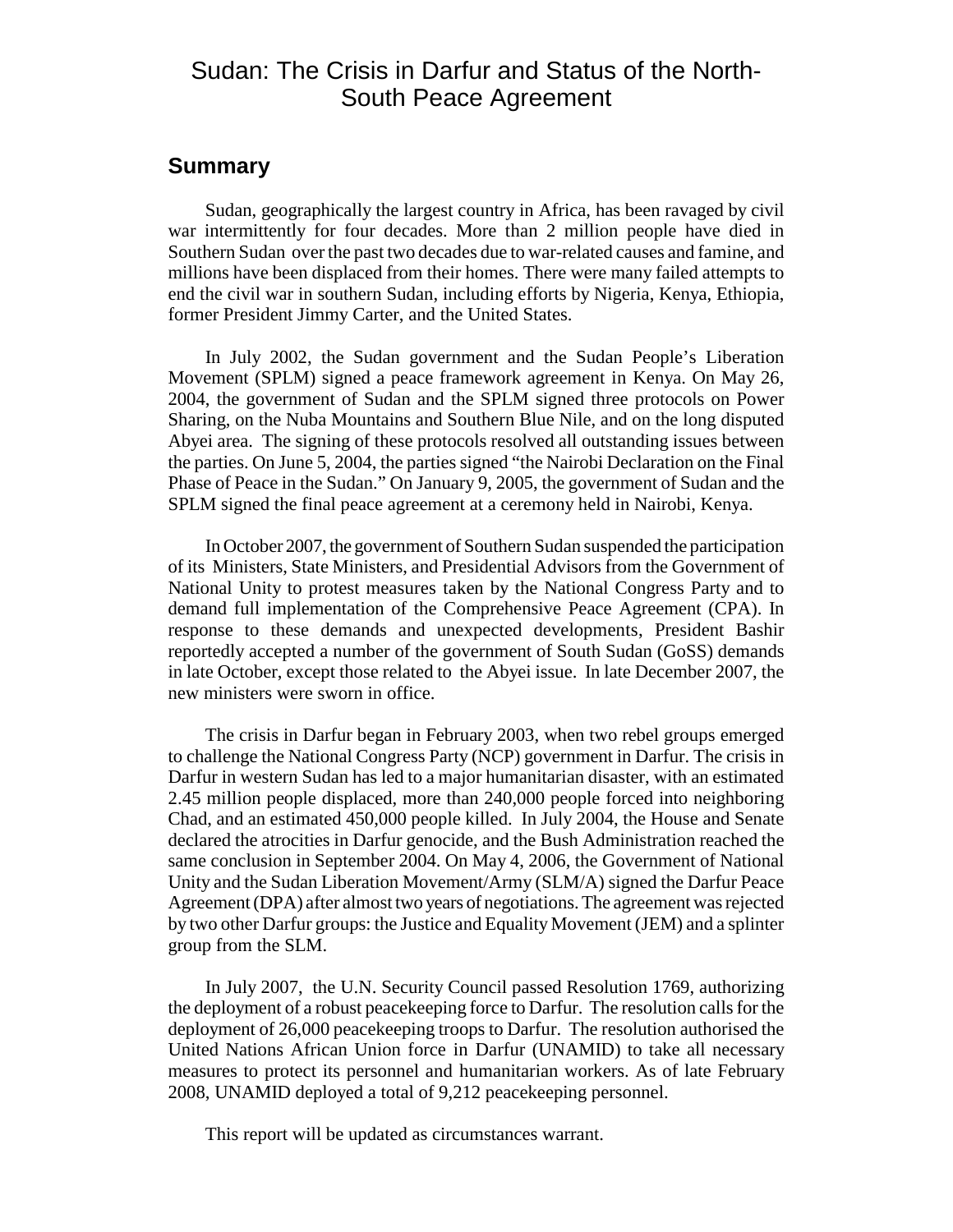## **Contents**

| Status of the Comprehensive Peace Agreement                                                                          |  |
|----------------------------------------------------------------------------------------------------------------------|--|
|                                                                                                                      |  |
|                                                                                                                      |  |
|                                                                                                                      |  |
| Darfur Developments: Accountability for Atrocities  12<br>The Darfur Peace Agreement and Status of Implementation 16 |  |
|                                                                                                                      |  |
| Executive Order: Blocking Property of and Prohibiting Transactions                                                   |  |
| Executive Order: Blocking Property of Persons in Connection with the                                                 |  |

## **List of Tables**

|--|--|--|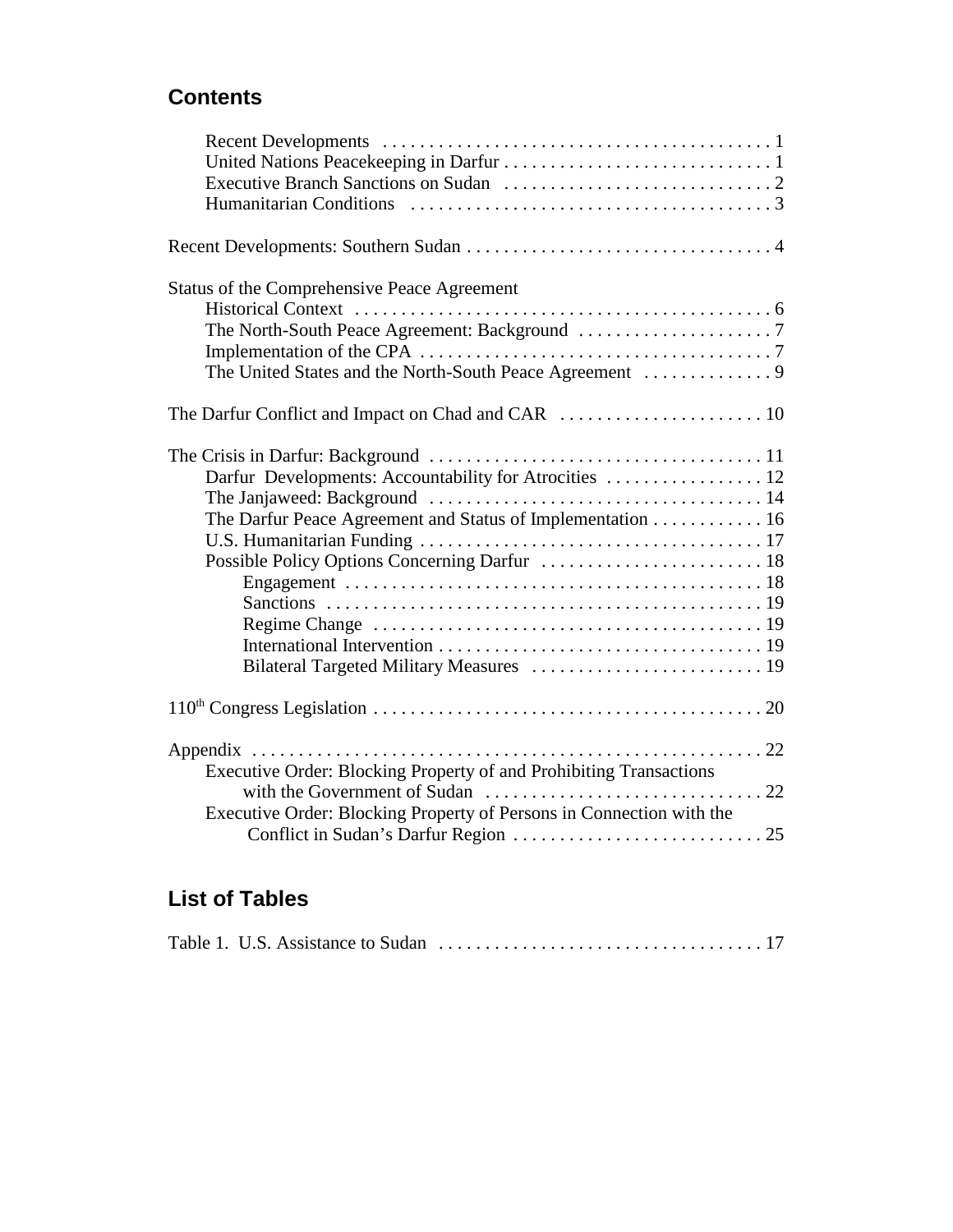## Sudan: The Crisis in Darfur and Status of the North-South Peace Agreement

### **Recent Developments**

As of late February 2008, the United Nations deployed 9,212 peacekeeping personnel to Darfur, Sudan. In March, the United States pledged \$100 million to train and equip African peacekeepers for deployment under UNAMID.

In the past several months, security conditions in some parts of Darfur deteriorated. According to a March 25, 2008, U.N. Secretary General report, "increased hostilities in Western Darfur over the reporting period have led to significant displacement and loss of civilian life, while also inhibiting humanitarian access to civilian populations affected by the fighting."

## **United Nations Peacekeeping in Darfur**

On July 31, 2007, acting under Chapter VII of the Charter of the United Nations, the United Nations Security Council adopted Resolution 1769. The resolution calls for the deployment of a hybrid United Nations-African Union force in Darfur (UNAMID). The U.N. is expected to fully deploy 26,000 peacekeeping troops to Darfur by mid-2008.The resolution also calls for immediate support for the existing African Union Mission in Sudan (AMIS). In addition, the resolution:

- 1. Reaffirms its commitment to stop the suffering in Darfur, and to work with the government of Sudan toward this end.
- 2. Commends Sudan's acceptance of a hybrid operation to be deployed in Darfur and the ongoing efforts of the African Union Mission in Sudan, AMIS.
- 3. Refers to the Addis Ababa Agreement that the hybrid operation be predominantly comprised of African troops.
- 4. Expresses concern about ongoing attacks on civilians in Darfur and the security of humanitarian aid workers in the region.
- 5. Welcomes the appointment of the AU-UN Joint Special Representative for Darfur, Rodolphe Adada, and Force Commander, Martin Agwai.
- 6. Calls on all parties to facilitate the full deployment of Light and Heavy Support Packages to AMIS and preparations for UNAMID within 30 days.
- 7. States that UNAMID shall establish an initial operational capability for its headquarters by October 2007, in addition to the management and control structure of the operation.
- 8. Decides that by October 2007, UNAMID shall assume command of all Light Support and Heavy Support personnel as may be deployed by October.
- 9. States that by December 31, 2007 at the latest, UNAMID will have fully implemented all of the elements of its mandate and will assume authority from AMIS.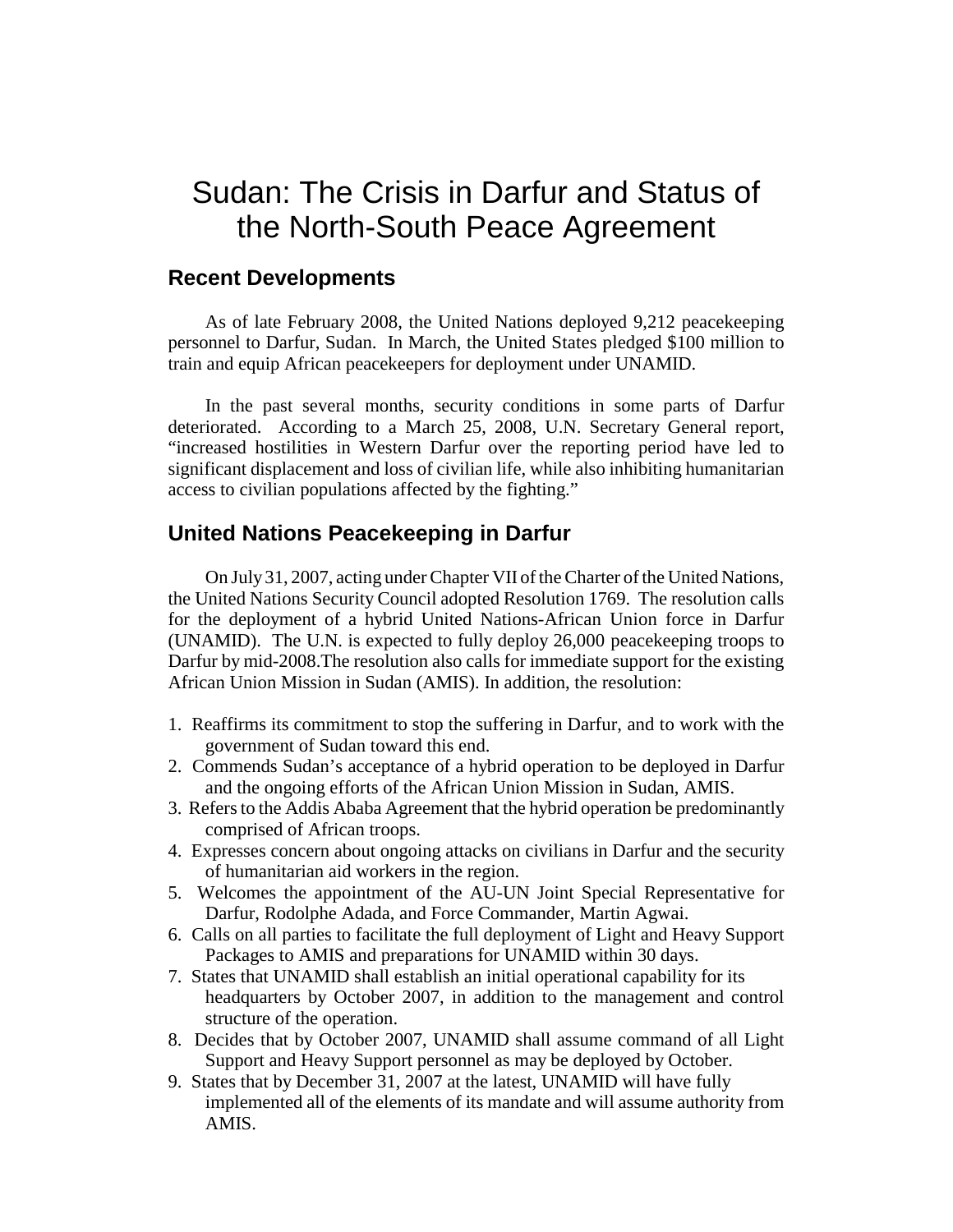- 10. Calls for a unity of command and control provided by the United Nations.
- 11. Demands an immediate cessation of hostilities in Darfur.
- 12. States that UNAMID is authorized to take the necessary actions to protect its personnel and humanitarian workers. The resolution also calls for the protection of civilians, "without prejudice to the responsibilities of the government of Sudan."

As of January 2008, an estimated 9,080 UNAMID troops have been deployed.<sup>1</sup> In late December 2007, UNAMID officially assumed command and control from the African Union peacekeeping force. The United Nations continues to face serious obstacles in force deployment in large part due to restrictions imposed by the Government of National Unity (GoNU). The Government signed the Status of Forces Agreement (SOFA) with the United Nations in February 2008. The Government, however, continues to reject non-African countries, including offers from Thailand, Nepal, and Norway.

According to Jean-Marie Guehenno, Under-Secretary-General for Peacekeeping Operations, "authorization for the deployment of six helicopters to El-Fashir had not been obtained as yet, and UNAMID had not been given permission to fly at night."<sup>2</sup> The government of Sudan continues to insist on having the authority to "temporarily disable the communications network" of UNAMID during Government security operations. The Government is also demanding that UNAMID provide advance notification of movements. UNAMID also faces logistical difficulties, in part due to lack of helicopters.

In January 2008, a UNAMID supply convoy was attacked by Sudanese government forces in West Darfur. The United Nations and the United States condemned the attack.<sup>3</sup> In January 2008, President Omer Bashir of Sudan appointed Musa Hilal, a leader of the Janjaweed, as Advisor to the Minister of Federal Affairs. In April 2006, the United Nations Security Council imposed a travel ban and asset freeze on Musa Hilal. Bush Administration officials have criticized the appointment of Hilal.<sup>4</sup> President Bashir argued that Hilal is an influential leader in Darfur and that his government does not accept the allegation against Hilal. The appointment of Hilal is seen by observers as another obstacle to peace in the Darfur region.

#### **Executive Branch Sanctions on Sudan**

On May 29, 2007, the Bush Administration imposed new economic sanctions on two Sudanese government officials (Ahmad Muhammed Harun, Sudan's State Minister for Humanitarian Affairs and Awad Ibn Auf, head of Sudan's Military Intelligence and Security), a leader of the Justice and Equality Movement (JEM), Khalil Ibrahim, and 31 Sudanese companies. According to Administration officials,

<sup>&</sup>lt;sup>1</sup> [http://www.un.org/Depts/dpko/missions/unamid/facts.html]

<sup>&</sup>lt;sup>2</sup> Under-Secretary General for Peacekeeping Operations briefing of the U.N. Security Council, November 27, 2007.

<sup>3</sup> [http://www.state.gov/r/pa/prs/ps/2008/jan/98954.htm]

<sup>4</sup> [http://afp.google.com/article/ALeqM5gvhevbfJOD4I9EAeZ5OxHyHtkPUw]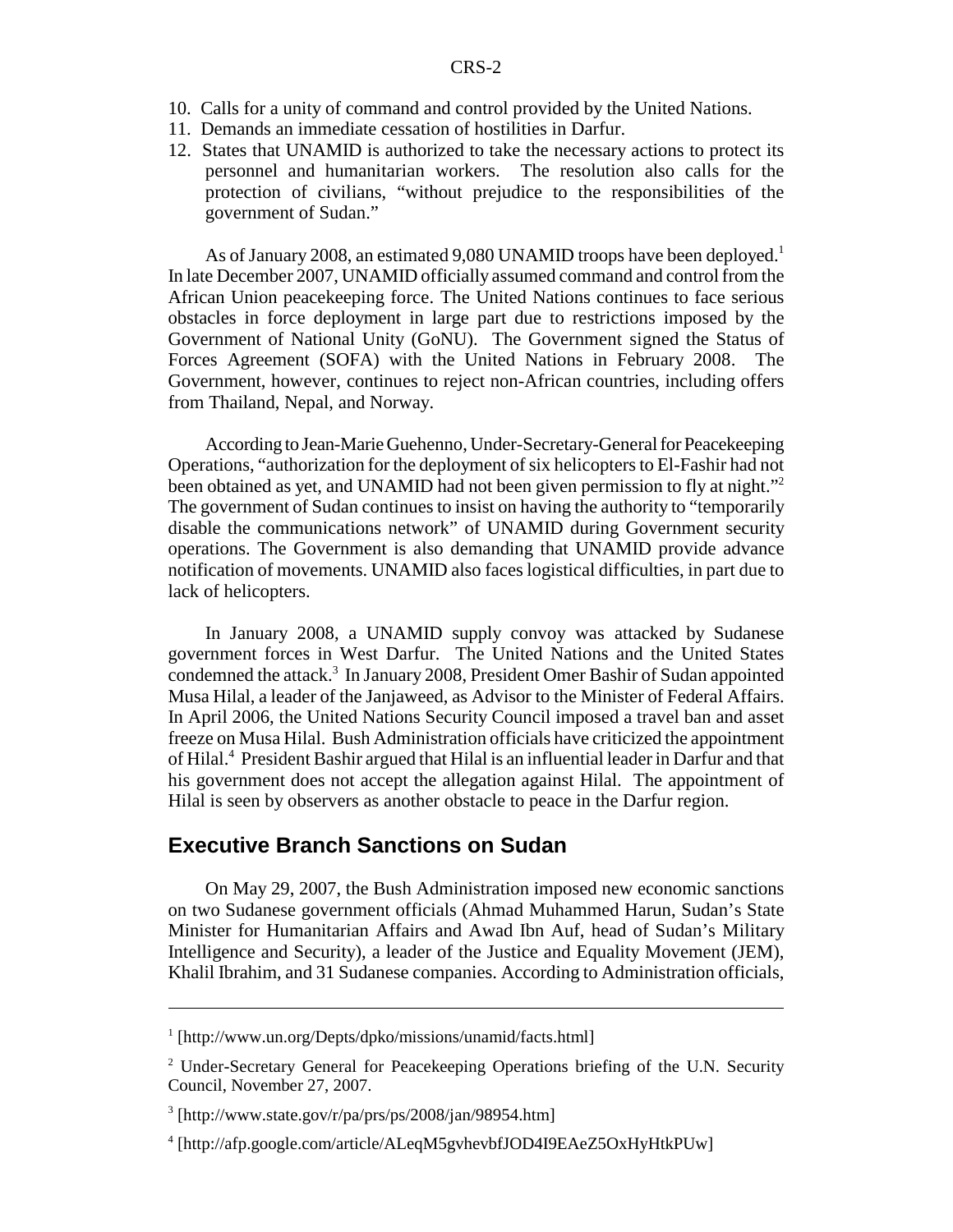"Harun and Auf have acted as liaisons between the Sudanese government and the government-supported Janjaweed militia, which have attacked and brutalized innocent civilians in the region. The two individuals also have provided the Janjaweed with logistical support and directed attacks."5 Of the 31 companies sanctioned, 30 are either owned or controlled by the government of Sudan and the other, the Azza Air Transport Company, violated the arms embargo in Darfur. These companies are banned from doing business within the U.S. financial system and with U.S. companies, and U.S. citizens are restricted from doing business with these companies.

The Administration's objective in imposing new sanctions is to increase pressure on the government of Sudan to end the violence in Darfur. President Bush also announced plans to consult with U.S. allies on the United Nations Security Council about additional multilateral sanctions to be imposed on the government of Sudan. Some of the proposed sanctions include an expansion of the existing arms embargo, a prohibition of offensive military flights over Darfur, and improved monitoring and reporting of violations. Deputy Secretary of State John Negroponte also urged European allies to impose financial sanctions to match those of the United States.<sup>6</sup> On June 25, 2007, at an international conference on Darfur in Paris, France, Secretary of State Condoleezza Rice asserted that sanctions must be maintained to discourage the Sudanese Government from reneging on its acceptance of a larger peacekeeping force in Darfur. Rice stated that, "We can no longer afford a situation in Darfur where agreements are made and not kept. Until Sudan has actually carried out the commitments it's taken, I think we have to keep the possibility of consequences on the table."7

#### **Humanitarian Conditions**

Conditions in Darfur continue to deteriorate, according to United Nations officials and non-governmental organizations. In March 2007, two African Union peacekeepers were killed in Graida, Darfur. According to the U.N. Secretary General's February 23, 2007 report to the Security Council, "the security situation in Darfur has been characterized by increased violence during the reporting period." The same report stated that tension along the Sudan-Chad border remains high. Humanitarian workers have also seen an escalation in violence against NGOs throughout Darfur. More than 400 humanitarian workers have been relocated to other locations on several occasions because of security concerns. Over two dozen trucks have been taken from NGOs and properties damaged. According to the U.N. Secretary General's December 24, 2007 report, "In October alone, more than 20,000 civilians were displaced by armed clashes between Government forces and nonsignatories to the Darfur Peace Agreement and among Darfur movements themselves."8 According to the same report, "violence and tensions persist in camps for the displaced. The raids of Government forces and police into camps, as well as

<sup>5</sup> [http://www.treasury.gov/press/releases/hp426.htm]

 $6$  [http://www.state.gov/s/d/2007/85716.htm]

<sup>7</sup> [http://www.usatoday.com/news/world/2007-06-25-darfur\_N.htm]

<sup>8</sup> [http://www.unmis.org/english/en-main.htm]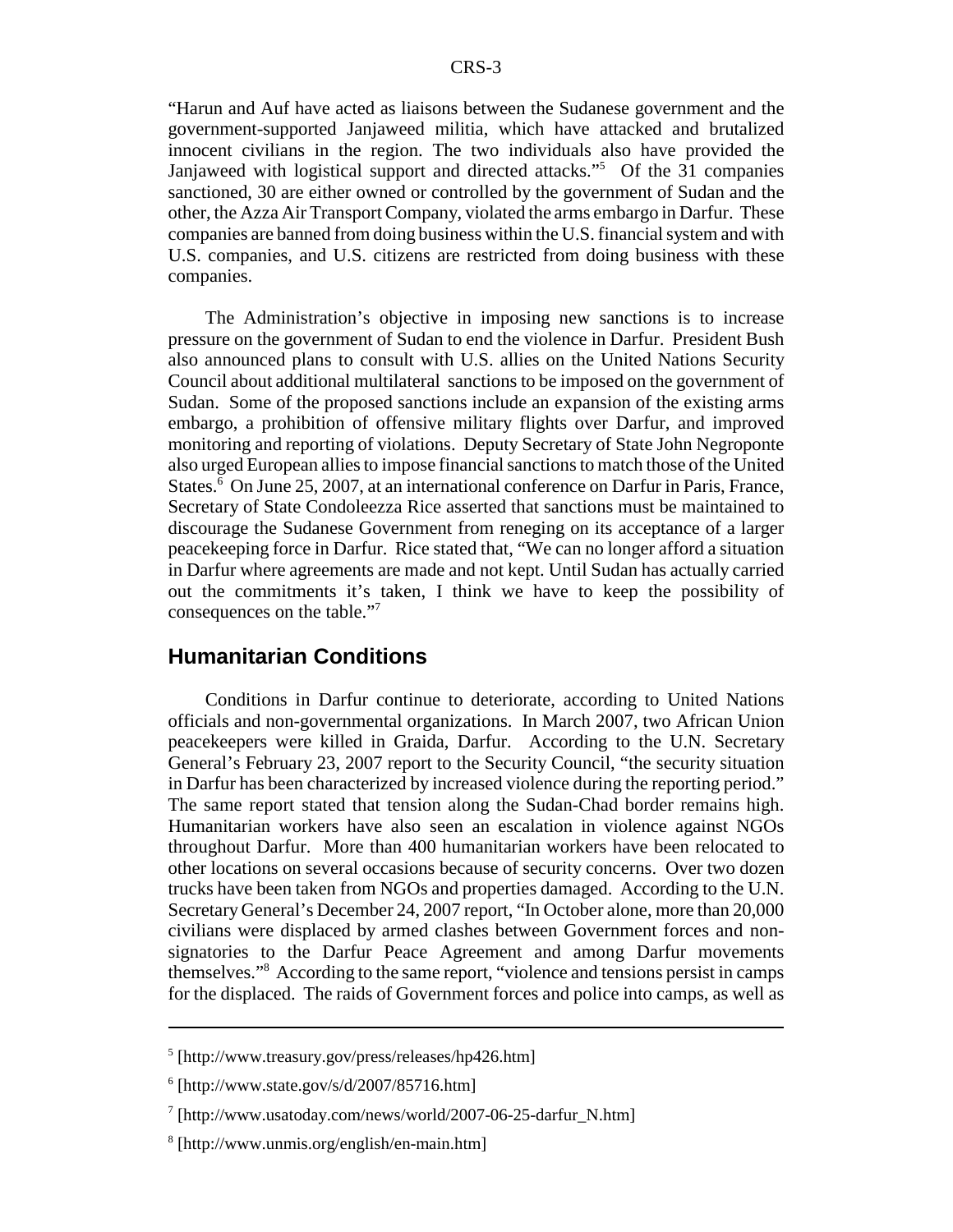conflicts in and around the camps, have led to lose of life, destruction of shelters and the arbitrary detention of civilians."

The United Nations Mission in Sudan announced after a four-day visit to the southern Darfur town of Gereida in mid-June that the security situation had not improved and that Janjaweed attacks against civilians, especially women, continue. UNMIS also reported that attacks against humanitarian convoys in Darfur persist, and that a number of NGO vehicles have been shot at, car jacked, or robbed. In May 2007, two health service NGOs withdrew from Tawila, North Darfur, due to insecurity and news of recent attacks on humanitarian convoys. Meanwhile, Darfuris continue to flee to neighboring Chad and the Central African Republic (CAR). Both countries are still experiencing cross-border attacks by the Janjaweed, and the World Health Organization (WHO) stated in a recent assessment that refugees in both countries are at significant risk for health. A press release given by Amnesty International on June 26, 2007 expressed concern that rising insecurity in the CAR is going unnoticed by the international community due to the continued emphasis on Darfur and eastern Chad. According to the United Nations, twelve humanitarian workers have been killed and 15 wounded in 2007.

## **Recent Developments: Southern Sudan**

In October 2007, the Government of Southern Sudan suspended the participation of its Ministers, State Ministers, and Presidential Advisors from the Government of National Unity to protest measures taken by the National Congress Party and to demand full implementation of the Comprehensive Peace Agreement (CPA). The Sudan People's Liberation Movement (SPLM) has been complaining and urging the Sudanese government to implement key provisions of the CPA and to consult the First Vice President on key issues. They complained that President Omer Bashir has been taking important decisions with little or no consultation with the First Vice President since the signing of the peace agreement in 2005. On Darfur, President Bashir has been waging war and deliberately sidelining the SPLM on key decisions. For example, the Eastern Sudan Agreement was negotiated and signed between the National Congress Party and the Eastern rebels without serious consultation with the First Vice President. According to the CPA, "the President shall take decisions with the consent of the First Vice President on declaration and termination of state of emergency, declaration of war, appointments that the president is required to make according to the peace agreement, summoning, adjourning, or proroguing the National Assembly." A request by the First Vice President to reshuffle Southern Ministers in the Government of National Unity was held up for several months by President Bashir in large part due to Bashir's opposition to the proposed change of the Foreign Minister.

In October the SPLM leadership submitted a number of demands to President Bashir. In a letter to President Bashir, First Vice President Salva Kiir wrote:<sup>9</sup>

"At this critical juncture of the history of our country, the Sudanese people, the region and the international community at large, do follow with concern the

<sup>&</sup>lt;sup>9</sup> Government of Sudan source.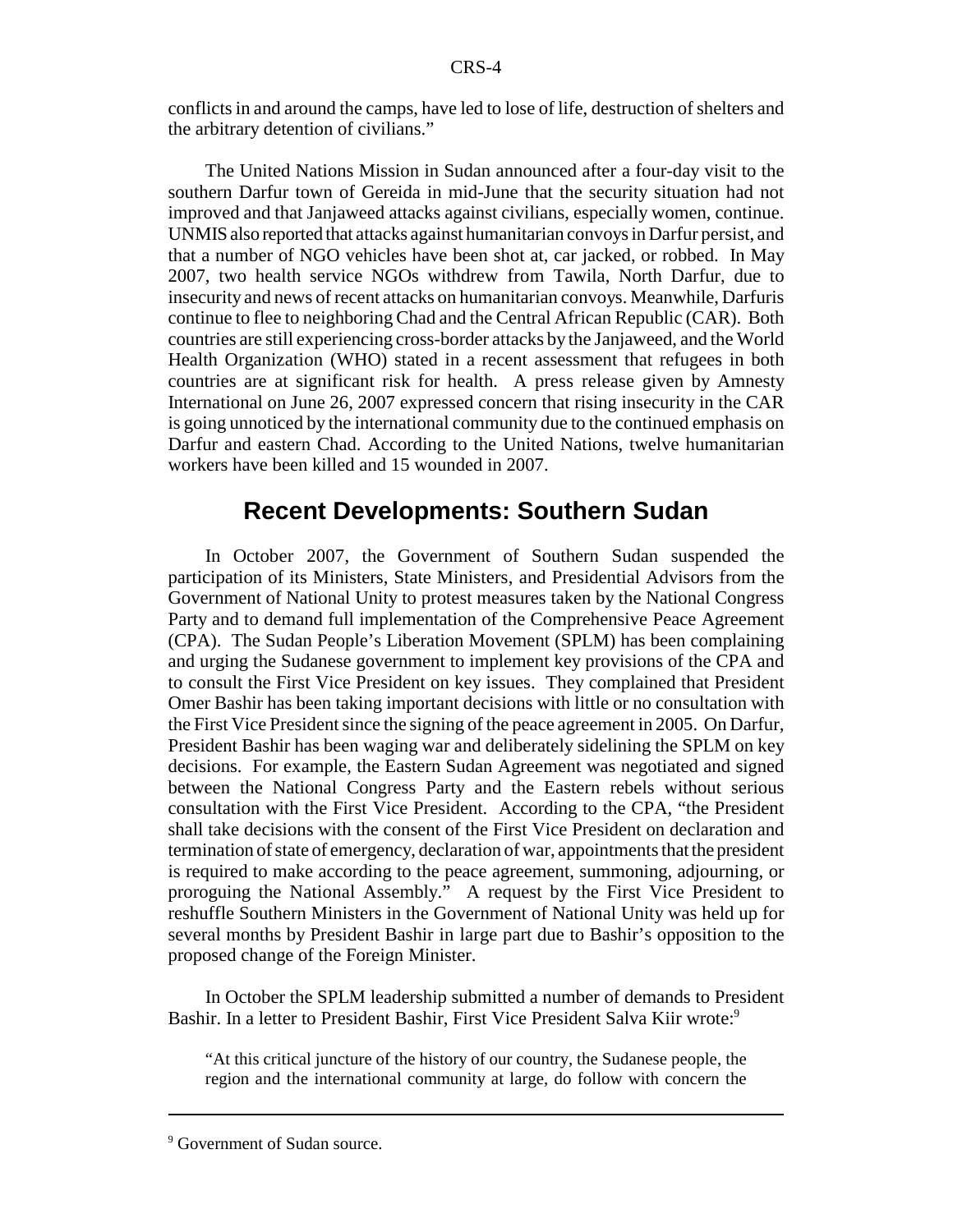evolving situation in our country. In particular, they follow closely with concern what both of us, and the parties we lead, are doing to enhance and consolidate peace in our country. The Comprehensive Peace Agreement (CPA) is the corner stone of that peace. It is with this spirit that I am addressing you today on behalf of the SPLM, and on my own behalf as a partner in peace.

The SPLM was encouraged by the creation of bilateral permanent mechanisms for the resolution of outstanding issues on CPA implementation as well as for the enhancement of cooperation and partnership between our two parties. Despite the progress made on several issue areas, critical flash points remain. Thereby giving rise to the impression that the mechanisms we have created were mere vehicles for public relations exercises and not meant to help the parties in resolving critical differences.

The above impression was reinforced by recent provocative actions emanating from authorities within the Government of National Unity (GONU) of which we are part, indeed the major partner to the NCP. The height of these provocations was the raids in Khartoum on SPLM premises and the Mess of SPLA senior officers in the Joint Defense Board (JDB). The JDB is the highest military organ created by the CPA and INC to oversee the smooth implementation of Security Arrangements. Those indecorous acts were compounded by the unrepentant reaction by their perpetrators to SPLM's protest. The perpetrators include NCP Ministers and officers in the law enforcement agencies who are duty-bound by the INC to steer away of politics. It became clear to us, however, that the provocations reflected a pattern of behavior intended to humiliate the SPLM. The SPLM, therefore, should not be expected to take that behavior lightly. Indeed, the situation called for a pause and a deep reflection on the way and spirit with which we are handling the implementing of CPA.

To that end, the SPLM Interim Political Bureau (IPB) met in Juba from October  $4<sup>th</sup>$  — 11<sup>th</sup> 2007 to assess and evaluate the status of CPA implementation and draw concrete actions for the way forward. In that evaluation, the IPB identified CPA violations and enumerated unacceptable deliberate actions demeaning to the SPLM and its leadership. I am enclosing herewith copy of the IPB's resolutions encompassing violations to the CPA as well as actions to which the SPLM takes serious exception. In presenting these resolutions, I am confident that you shall address, with wisdom and statesmanship, the serious issues raised therein. Truly, those violations and actions constitute a major challenge to the sustenance of peace and consolidation of unity in our country. On my part, I remain committed to the full implementation of the CPA and I do not wish for a moment to contemplate the collapse of the CPA, let alone take part in that collapse.

Furthermore, the IPB expressed deep concern with Your Excellency's inaction on the reshuffle of SPLM Ministers in GONU which, in the spirit of collegial decision-making, I proposed. In doing that, I was exercising my constitutional rights and prerogatives as the Chairman of the SPLM to effect the recommendations of my Party. In view of the perception that this inaction amounts to an encroachment on the First Vice President's constitutional powers, the IPB recalled all SPLM Presidential Advisors, Ministers and State Ministers in GONU and they have been directed to stay away from their duties till considerable progress is seen in addressing the issues raised in the attached resolutions. In order not to paralyze the work of GoNU, I am again presenting to your Excellency our new list of ministerial changes in GONU. I am confident that you shall address this matter together with other pressing issues contained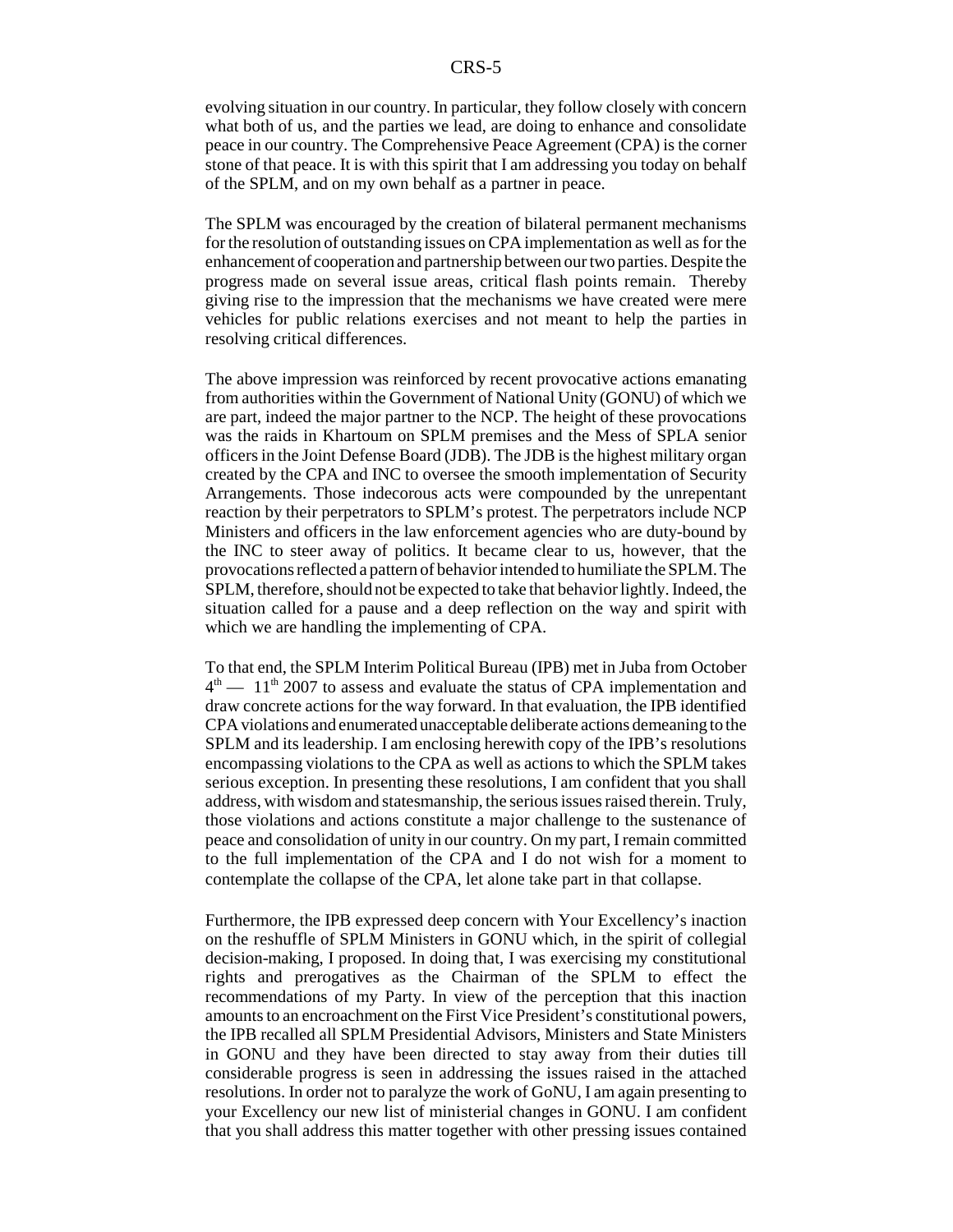in the resolutions of IPB with due regard to the risks inherent in the present stalemate. This stalemate, if left unresolved, may degenerate into a crisis which none of us wants. It is our political duty and national obligation to avert actions that might endanger the CPA. It is also our moral and constitutional responsibility to provide the necessary leadership so that our country is enabled to enjoy peace, stability, democracy and unity based on the free will of its people."

In response to these demands and unexpected developments, President Bashir reportedly accepted a number of the Government of South Sudan (GoSS) demands in late October, except those related to the Abyei issue. According to senior SPLM officials, the acceptance of their demands by President Bashir does not resolve the crisis. They would like to see a timeline and a roadmap for implementation of their demands before they return to government. President Bashir accepted a new list of ministers submitted by the First Vice President, although he deleted the name of one senior official who was appointed as a Presidential Adviser, according to Sudanese sources. In late December 2007, the new ministers were sworn in office. Former Minister of Foreign Affairs, Lam Akol, was replaced by Deng Alore, a senior member of the SPLM.

## **Status of the Comprehensive Peace Agreement Historical Context**

In 1956, Sudan became the first independent country in sub-Saharan Africa, having gained independence from Britain and Egypt. For almost four decades, the east African country, with a population of 35 million people, has been the scene of intermittent conflict. An estimated 2 million people died over two decades from warrelated causes and famine in Southern Sudan, and millions more were displaced. The sources of the conflict were deeper and more complicated than the claims of most political leaders and some observers. Religion was a major factor because of the Islamic fundamentalist agenda of the current government, dominated by the mostly Muslim/Arab north. Southerners, who are Christian and animist, reject the Islamization of the country and favor a secular arrangement. Social and economic disparities were also major contributing factors to the Sudanese conflict.

Former President Jaafer Nimeri's abrogation of the 1972 Addis Ababa agreement in 1983, which had ended the first phase of the civil war in the south, is considered a major factor triggering the civil war. The National Islamic Front (NIF) government, which ousted the democratically elected civilian government in 1989, pursued the war in southern Sudan with vigor. Previous governments, both civilian and military, had rejected southern demands for autonomy and equality. Northern political leaders for decades treated southerners as second-class citizens and did not see the south as an integral part of the country.

Southern political leaders argue that under successive civilian and military governments, political elites in the north have made only superficial attempts to address the grievances of the south, reluctant to compromise the north's dominant economic, political, and social status. In recent years, most political leaders in the north, now in opposition to the current government, have said that mistakes were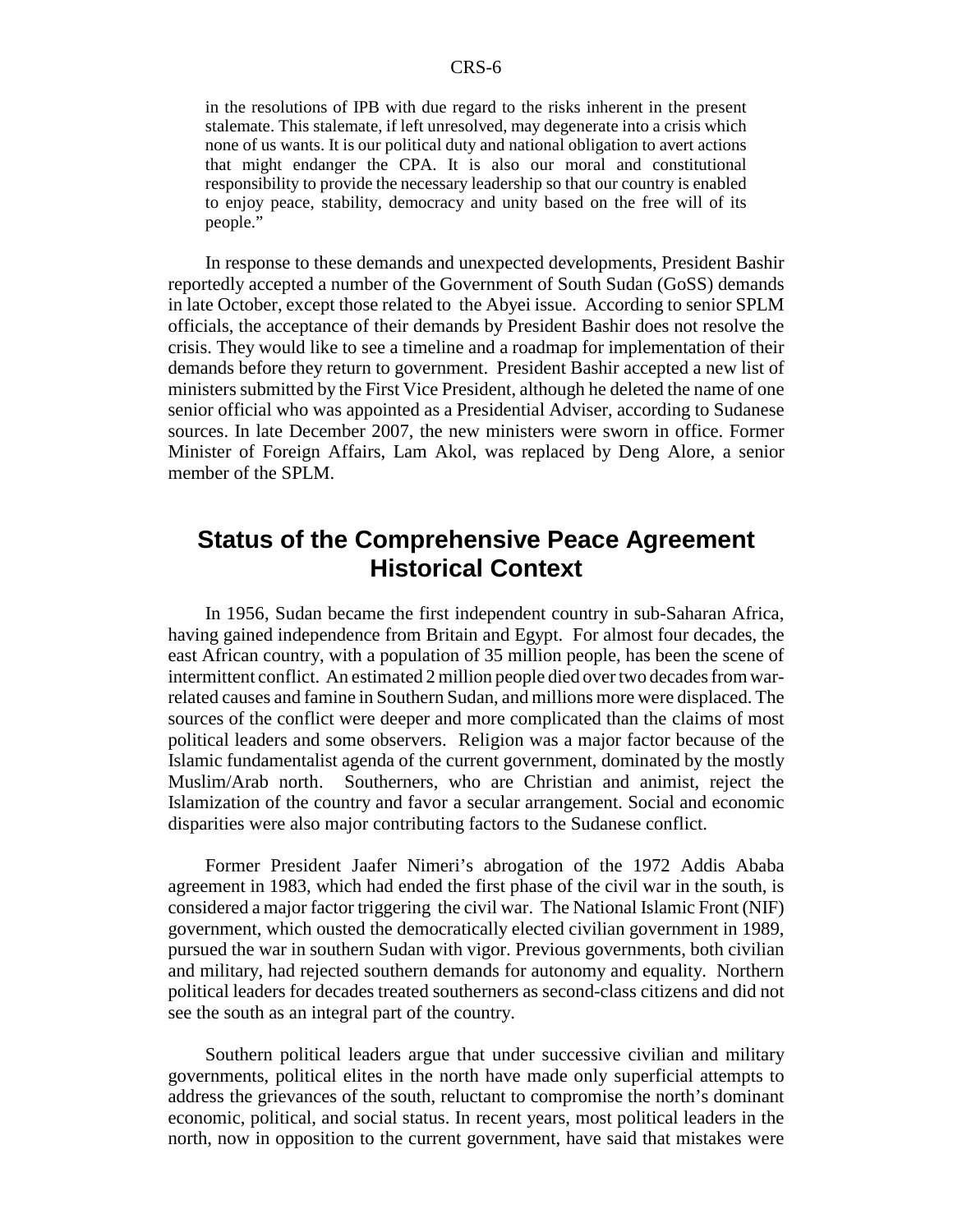made and that they are prepared to correct them. But the political mood among southerners has sharply shifted in favor of separation from the north.

#### **The North-South Peace Agreement: Background**

On January 9, 2005, the government of Sudan and the Sudan People's Liberation Movement (SPLM), after two and half years of negotiations, signed the Sudan Comprehensive Peace Agreement at a ceremony in Nairobi, Kenya. More than a dozen heads of state from Africa attended the signing ceremony. Secretary of State Colin Powell, who led the U.S. delegation, reportedly urged the government of Sudan and the SPLM to end the conflict in Darfur. The signing of this agreement effectively ended the 21-year-old civil war and triggered a six-year Interim Period. At the end of the Interim Period, southerners are to hold a referendum to decide their political future. National, regional, and local elections are to take place during the second half of the Interim Period.

On July 30, 2005, First Vice President and Chairman of the SPLM, Dr. John Garang, was killed in a plane crash in southern Sudan (discussed below). His death triggered violence between government security forces and southerners in Khartoum and Juba. More than 100 people were reported killed. The government of Sudan has established a committee to investigate the violence. The crash was investigated by a team from Sudan, Uganda, Russia, United Nations (UN), and the United States. The final report was issued in April 2006. In early August 2005, the SPLM Leadership Council appointed Salva Kiir as Chairman of the SPLM and First Vice President of Sudan. Salva Kiir had served as Garang's deputy after the SPLM split in 1991. He was officially sworn in as First Vice President in the Government of National Unity (GNU) on August 11, 2005. On August 31, 2005, the National Assembly was inaugurated. According to the CPA, the National Congress Party was allocated 52% of the seats (234), 28% to the SPLM (126), and the remaining 20% for the northern and southern opposition groups.

In September 2005, after weeks of contentious negotiations, the SPLM and the National Congress Party (NCP), formerly known as the National Islamic Front (NIF), agreed on a cabinet. At the core of the dispute was the distribution of key economic ministerial portfolios. The NCP insisted on keeping the Energy and Finance ministries, while the SPLM argued that each party should be given one or the other. The SPLM ultimately gave up its demand and managed to secure eight ministries, including Foreign Affairs, Cabinet Affairs, Labor, Transportation, Health, Education, Humanitarian Affairs, and Trade. Several advisers were also appointed to the Presidency (the Presidency consists of President Bashir, First Vice President Kiir, and Vice President Osman Ali Taha), including two from the SPLM.

#### **Implementation of the CPA**

Implementation of the CPA by the Government of National Unity has been selective and at times deliberately slow, according to United Nations officials and Sudan observers. President Bashir, for example, has not yet implemented the Abyei Boundary Commission (ABC) recommendations, and the formation of the Joint Integrated Units has been slow, although over the past several months important progress has been made. The ABC was mandated to "define and demarcate" the area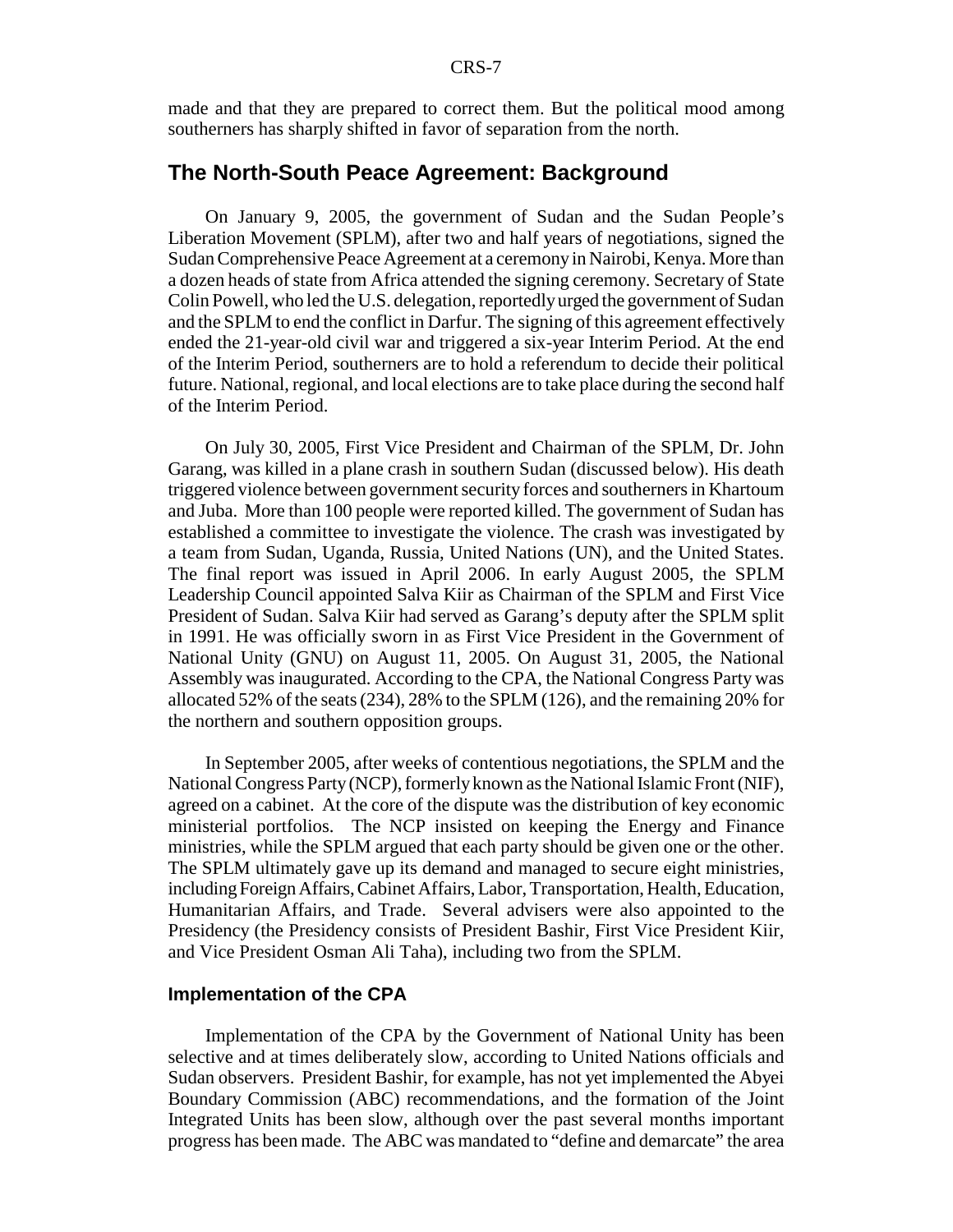known as the nine Ngok Dinka Chiefdoms transferred in 1905 to Kordofan in North Sudan. The ABC was chaired by former U.S. Ambassador to Sudan Donald Peterson, with active international engagement. In July 2005, the ABC submitted its final report to the Presidency. According to the CPA, "upon presentation of the final report, the Presidency shall take necessary action to put the special administration status of Abyei Area into immediate effect."

After signing of the peace agreement, Abyei area was suppose to be administered by an Executive Council. Members of the Executive Council were suppose to be elected by the residents of Abyei and the Chief Administrator appointed by the Presidency. At the end of the Interim Period, the residents of Abyei are to choose between retaining a special administrative status in the north or be part of South Sudan. The Bashir government has not put in place an administration in Abyei and continues to reject the recommendation of the ABC. According to a September 2007 report by the United Nations Secretary General, the lack of administration in Abyei has hampered CPA activities and left gaps in policing, public sanitation, and health services." Continued intransigence on this issue is likely to lead to war, according to South Sudanese officials and many Sudan observers.<sup>10</sup>

The CPA faces serious challenges, despite the number of commissions created and decrees issued by the Presidency to address issues related to the agreement. Government force redeployment from Southern Sudan, as called for in the peace agreement, has been slow, especially in the oil field regions of Southern Sudan. The SPLA completed redeployment of its forces from East Sudan in 2006. The government of Sudan redeployed most of its forces as of December 2007, although thousands of Sudanese Armed Forces (SAF) remain in the oil region of South Sudan. SAF has increased its forces in the Nuba Mountains and Southern Blue Nile in violation of the CPA. According to the CPA, forces in these two states were suppose to be at a level of peace time. Moreover, according to the CPA, government forces were to be out of South Sudan by July 9, 2007. As of December 2007, more than 20,000 Sudanese Armed Forces had presence in South Sudan. According to the United Nations, the government of Sudan has redeployed 88% of its forces. SPLA forces also had a presence in the Nuba and Southern Blue Nile regions. According to senior SPLM officials, the SPLA will pull out of the area once the SAF reduces its presence and the Joint Integrated Units (JIUs) are fully deployed. In early January 2008, the SPLA withdrew some of its forces from Nuba.<sup>11</sup>

A number of Commissions remain dysfunctional, although many of the Commissions have been created by the government of Sudan. However, according to the September CPA Monitor, the National Human Rights Commission, the Electoral Commission, and the Land Commission have yet to be created."12 The Assessment and Evaluation Commission (AEC), which was mandated under CPA to monitor implementation of the peace agreement, has created four Working Groups

<sup>&</sup>lt;sup>10</sup> Ted Dagne interview of senior Government of South Sudan officials.

<sup>&</sup>lt;sup>11</sup> Ted Dagne met with senior SPLA commanders in January 2008 in Juba, South Sudan.

<sup>&</sup>lt;sup>12</sup> Report on the Implementation of the CPA. [http://www.unmis.org/english /cpaMonitor.htm]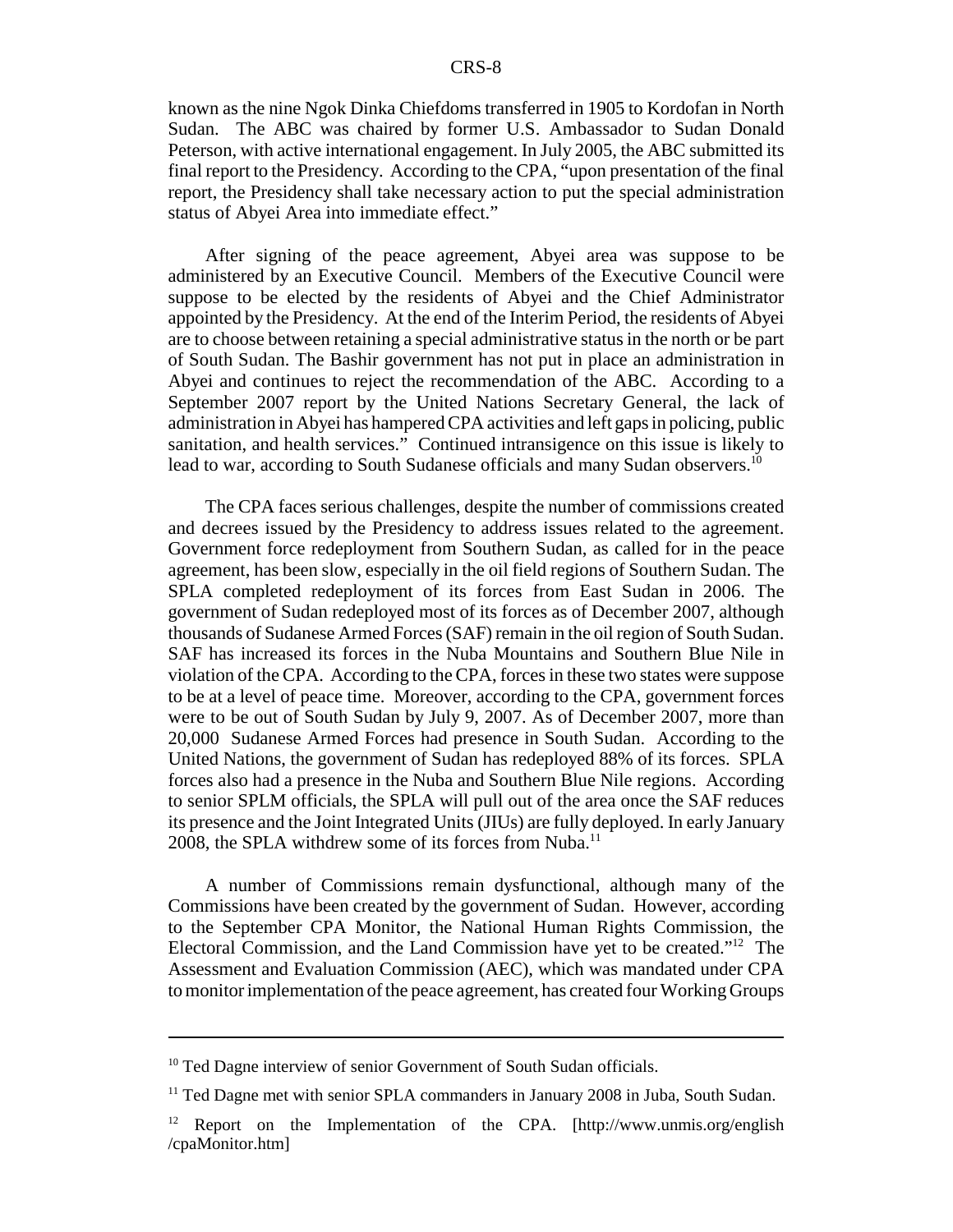to monitor implementation of the CPA, although the parties to the agreement have not been actively engaged in the process. The parties have made little progress in the implementation of the wealth-sharing and power-sharing provisions of the CPA, while work on the north-south border is behind schedule. Failure to resolve the border issue is likely to complicate the redeployment of forces and sharing of oil revenues, since a number of the oil fields are located along the 1956 north-south border. In December, the SPLM and the National Congress Party reached agreement to resolve the north-south border issue and on oil-related issues.<sup>13</sup>

#### **The United States and the North-South Peace Agreement**

The United States played a key role in the North-South peace process, while pressing for a resolution of the Darfur crisis in Western Sudan. Throughout the Inter-Governmental Authority for Development (IGAD)-sponsored talks, the Bush Administration engaged the parties at the highest levels, reportedly including calls by President Bush to the principals at critical times during the negotiations, and frequent visits to Kenya by senior State Department officials, where the talks were being conducted. President Bush's former Special Envoy, John Danforth, also made several trips to the region to encourage the parties to finalize an agreement. Former Secretary of State Colin Powell was actively engaged in the peace process and traveled to Kenya to encourage the parties, according to U.S. officials and Sudanese sources. U.S. financial support for the peace process and technical assistance during the talks were considered by the parties and the mediators as critical, according to U.S. officials. The United States provided funding for the SPLM delegation for travel and other related expenses. American interventions at critical times during the negotiations helped break a number of stalemates, including during security arrangement talks and the three disputed areas of Nuba, Southern Blue Nile, and Abyei.

Sustained U.S. pressure on the government of Sudan helped secure the Comprehensive Peace Agreement. The Bush Administration, while maintaining U.S. bilateral sanctions, also engaged the Government in critical dialogue and offered the normalization of bilateral relations as an incentive for the resolution of the Darfur crisis and settlement of the North-South conflict, according to U.S. officials and Sudanese sources. U.S. policy toward Sudan is complicated because the same government that signed the peace agreement with the South is also the one implicated in atrocities in Darfur, which the U.S. government has declared is genocide. This reality has led to some criticism of the Bush Administration, although many praise the Administration's sustained engagement in the North-South talks. According to some critics, the Administration did not initially consider the Darfur crisis to be a priority; instead the Administration was largely focused on the talks between the government of Sudan and the SPLM. The first statement on Darfur by the White House, they point out, was issued in early April 2004. The Bush Administration and Congress, however, have been at the forefront in calling for an end to the crisis in Darfur and demanding accountability, especially since mid-2004.

<sup>&</sup>lt;sup>13</sup> Ted Dagne interview of President Salva Kiir in Juba, South Sudan.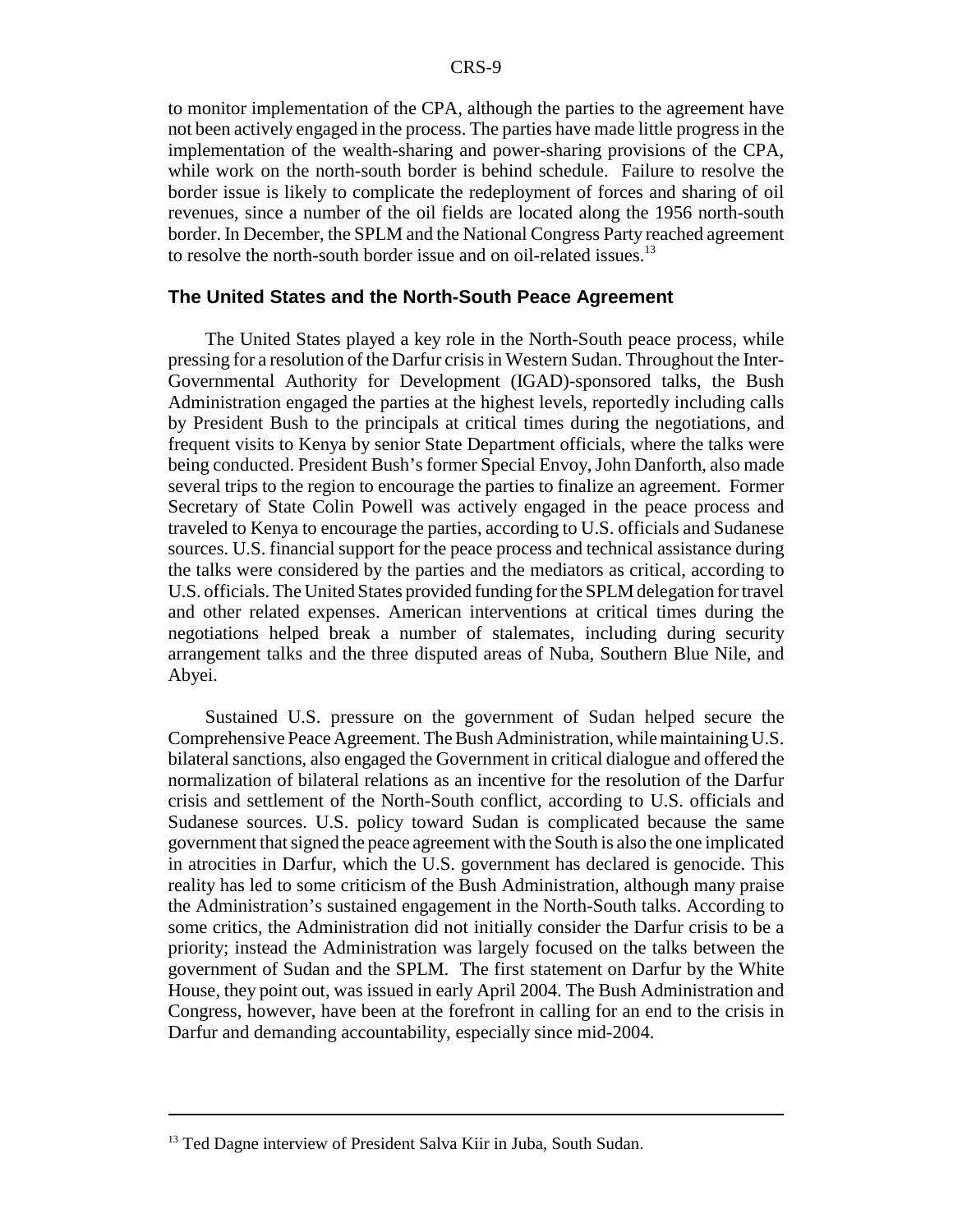## **The Darfur Conflict and Impact on Chad and CAR**

The crisis in Darfur continues to affect Chad and the Central African Republic (CAR), in large part due to rebellions supported by the government of Sudan against the governments of Chad and CAR. Indeed, the conflicts in Chad and CAR are largely internal political disputes between the respective governments and a number of armed groups. In Chad, some of the belligerents are armed and given safe havens for training purposes by the government of Sudan. The most affected areas in Chad are towns and villages near the border with Sudan. The government of Sudan accuses the Government of Chad of supporting some of the rebel groups in Darfur. The Sudan Liberation Army (SLA) reportedly benefitted from outside support, including from fellow Zagawa elements in Chad. The Zagawa are dominant in some SLA factions. President Idriss Deby of Chad is a Zagawa and some of the senior officers in the Chadian army come from the Zagawa ethnic group. Successive governments in Sudan have intervened in the internal affairs of Chad by providing support to armed factions.

The current instability in eastern Chad is also due to pro-Sudanese government militia groups and the Janjaweed crossing the border into Chad and attacking civilians. A February 2007 U.N. Secretary General report on Chad and CAR stated that "fighting between the Chadian armed forces and rebel groups, some of which are armed and supported by the Sudan, and attacks by militia on the civilian population have continued to destabilize eastern Chad, leading to widespread insecurity and human rights violations, including continued displacement of civilian populations."<sup>14</sup> According to international NGOs and the United Nations, more than 120,000 people have been internally displaced in eastern Chad. Chad has more than 230,000 refugees from Darfur, according to these sources. The incursion by the Janjaweed and the fighting between government forces and Chadian rebel groups have contributed to the suffering of the internally displaced and the refugees in eastern Chad. The internally displaced persons often move to areas closer to the refugee camps because humanitarian assistance to the displaced has been limited. In December 2006, President Deby reached an agreement with one of the rebel groups led by Mahamat Nour. In March 2007, Mr. Nour was appointed as Minister of Defense.

In the Central African Republic, the fighting between rebel groups and government forces has displaced more than 70,000 people in northeastern CAR, according to the United Nations. Over the past several months, the CAR government has recaptured towns taken by rebel groups. The CAR armed forces, supported by French troops and a multinational force from the Central African Economic and Monetary Community (CEMAC) have largely succeeded in containing rebel advances. Meanwhile, negotiations between the government of President Francois Bozize' and several rebel groups have led to some agreements. In February 2007, in negotiations mediated by Libya, two rebel leaders, Abdoulaye Miskine and Andre' Ringui Le Gaillard, signed an agreement with the CAR government. However, the agreement was rejected by the military chief of one of the rebel groups.

<sup>&</sup>lt;sup>14</sup> Report of the Secretary General on Chad and the Central African Republic, February 23, 2007, at [http://www.un.org/Docs/sc/sgrep07.htm].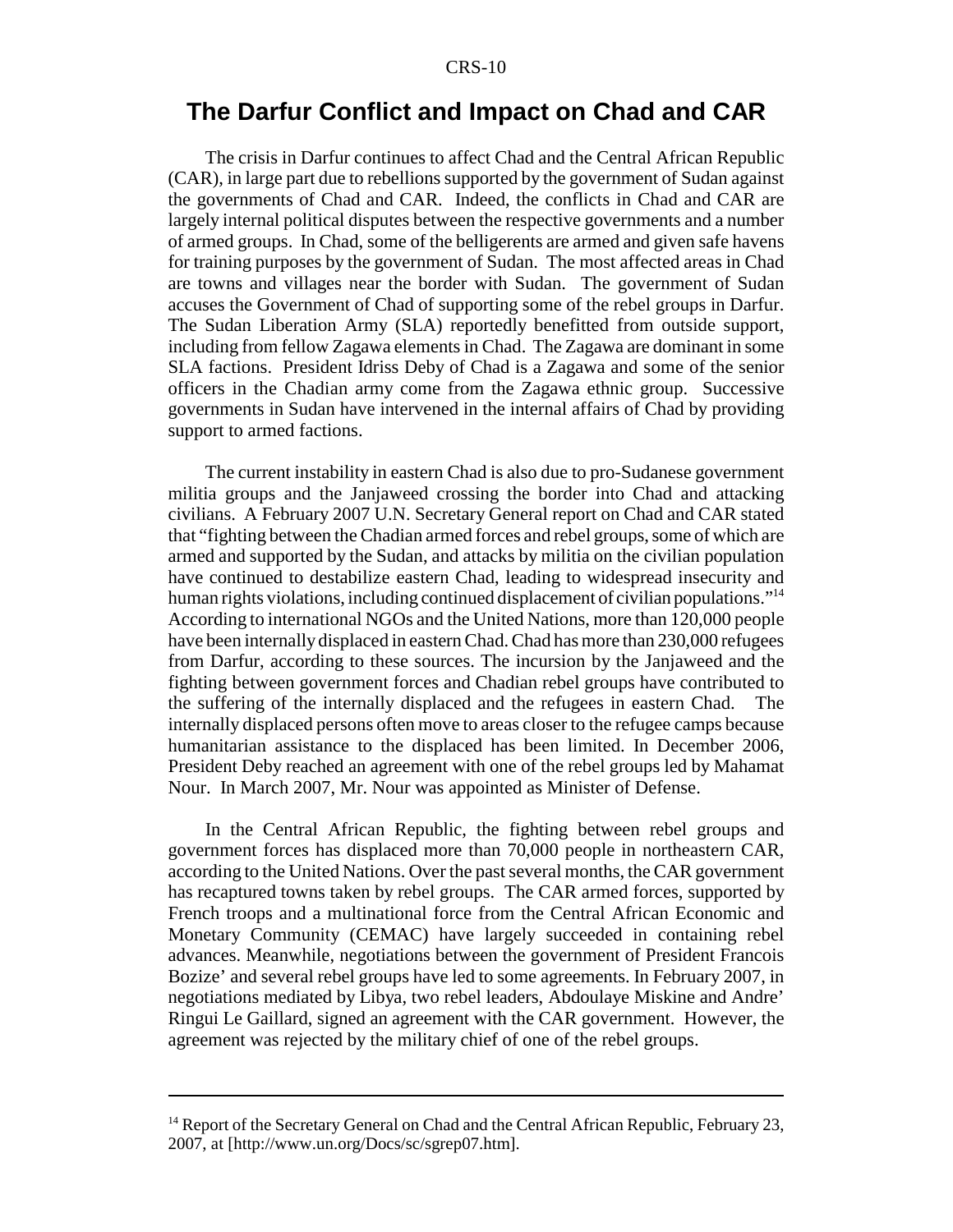The United Nations has been working towards the deployment of a peacekeeping force to Chad and CAR over the past several months, and has concluded two technical assessment missions to Chad and CAR. The mandate of the proposed U.N. multidimensional presence would include the protection of civilians and internally displaced persons, maintenance of law and order, facilitation of the free movement of humanitarian assistance, and coordination with African Union Mission in Sudan (AMIS) and the U.N. Mission in Sudan (UNMIS). The area of operations would be in eastern Chad and northeastern CAR. The U.N. Secretary General recommended to the Security Council the deployment of 10,900 personnel to Chad and CAR. The government of Chad has reportedly expressed reservations about the deployment of an armed force but stated that the government would welcome a police force.

## **The Crisis in Darfur: Background**

The crisis in Darfur began in February 2003, when two rebel groups emerged to challenge the National Congress Party (NCP) government in Darfur. The Sudan Liberation Army (SLA) and the Justice and Equality Movement (JEM) argued that the government of Sudan discriminates against Muslim African ethnic groups in Darfur and has systematically targeted these ethnic groups since the early 1990s. The government of Sudan dismisses the SLA and JEM as terrorists. The conflict primarily pits three African ethnic groups, the Fur, Zaghawa, and Massaleit, against nomadic Arab ethnic groups. Periodic tensions between the largely African-Muslim ethnic groups and the Arab inhabitants of Darfur can be traced to the 1930s and had surfaced again in the 1980s. Most observers note that successive governments in Khartoum have long neglected the African ethnic groups in Darfur and have done little to prevent or contain attacks by Arab militias against non-Arabs in Darfur. Non-Arab groups took up arms against successive central governments in Khartoum, albeit unsuccessfully. In the early 1990s, the National Islamic Front (NIF) government, which came to power in 1989, began to arm Arab militias and attempted to disarm the largely African ethnic groups.

The conflict in Darfur burgeoned when the government of Sudan and its allied militias began what is widely characterized as a campaign of terror against civilians in an effort to crush the rebellion and to punish the core constituencies of the rebels. At the heart of the current conflict is a struggle for control of political power and resources. The largely nomadic Arab ethnic groups often venture into the traditionally farming communities of Darfur for water and grazing, at times triggering armed conflict between the two groups. Darfur is home to an estimated 7 million people and has more than 30 ethnic groups, which fall into two major categories: African and Arab. Both communities are Muslim, and years of intermarriages have made racial distinctions difficult, if not impossible. Fighting over resources is one of several factors that has led to intense infighting in Darfur over the years. Many observers believe that the NIF government has systematically and deliberately pursued a policy of discrimination and marginalization of the African communities in Darfur, and has given support to Arab militias to suppress non-Arabs, whom it considers a threat to its hold on power. In 2000, after the ouster of the founder of the NIF, Hassan al-Turabi, and after a split within the Islamist Movement, the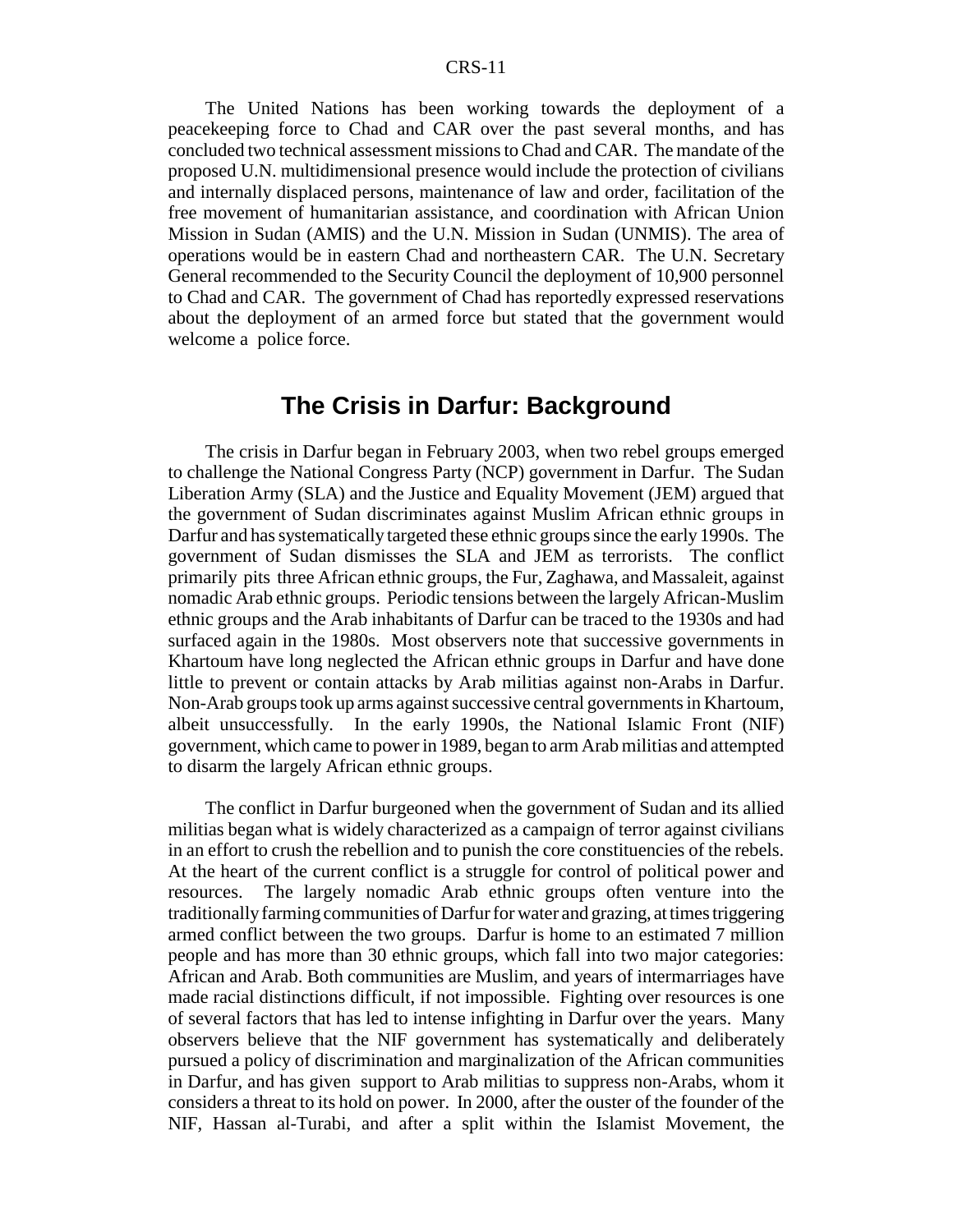government imposed a state of emergency and used its new authority to crack down on dissidents in Darfur. By 2002, a little-known self defense force emerged as the SLA, challenging government forces in Darfur.

With the NCP regime internally in turmoil and mounting international pressure to end Sudan's North-South conflict, the SLA and JEM were able to gain the upper hand in the initial phase of the conflict against government forces in early 2003, and appeared well armed and prepared. The rebels also enjoyed the support of the local population, as well as officers and soldiers in the Sudanese army. A significant number of senior officers and soldiers in the Sudanese armed forces come from Darfur. The SLA reportedly benefitted from outside support, including from fellow Zaghawa elements in Chad and financial support from some Darfur businessmen in the Persian Gulf region. In late 2004, another Darfur armed group, the National Movement for Reform and Development (NMRD) emerged. Initial reports suggested that the NMRD was created by the government of Sudan in order to undermine the SLA and JEM. In December 2004, the NMRD and the government of Sudan signed a ceasefire agreement in Chad and a month later agreed to cooperate in facilitating the return of refugees from Chad to Darfur. Regional officials and Sudanese opposition figures assert that the NMRD is backed by the government of Chad and that the rebels wear uniforms and carry arms similar to those of the Chadian army. Over the past year, the rebel groups have splintered into different factions and often clashed with each other. In June 2006, another rebel group was formed, the National Redemption Front (NRF), consisting of several rebel faction groups. These include splinter groups from SLM and JEM, as well as the Sudan Federal Democratic Alliance (SFDA).

## **Darfur Developments: Accountability for Atrocities**

In July 2004, the U.S. House of Representatives and the Senate unanimously passed resolutions (H.Con.Res. 467, S.Con.Res. 133) declaring the crisis in Darfur to be genocide, based on the five criteria for genocide enumerated in Article 2 of the Convention on the Prevention and Punishment of the Crime of Genocide. On September 9, 2004, then Secretary of State Colin Powell, in his testimony before the Senate Foreign Relations Committee, declared the atrocities in Darfur genocide. Secretary Powell stated that, after reviewing evidence collected by the State Department team, "genocide has been committed in Darfur and that the government of Sudan and the Jingaweit bear responsibility — and that genocide may still be occurring." Powell further stated that because the United States is a contracting party to the Geneva Convention, Washington will demand that the United Nations "initiate a full investigation." Shortly after Powell's testimony, a draft U.N. resolution (1564) was adopted.

The resolution requested the Secretary General of the United Nations to "establish an international commission of inquiry in order to immediately investigate reports of violations of international humanitarian law and human rights law in Darfur by all parties, to determine also whether or not acts of genocide have occurred, and to identify the perpetrators of such violations with a view to ensuring that those responsible are held accountable." The declaration of genocide by the Bush Administration did not lead to a major shift in U.S. policy or a threat of intervention to end genocide. Instead, Bush Administration officials continued to support a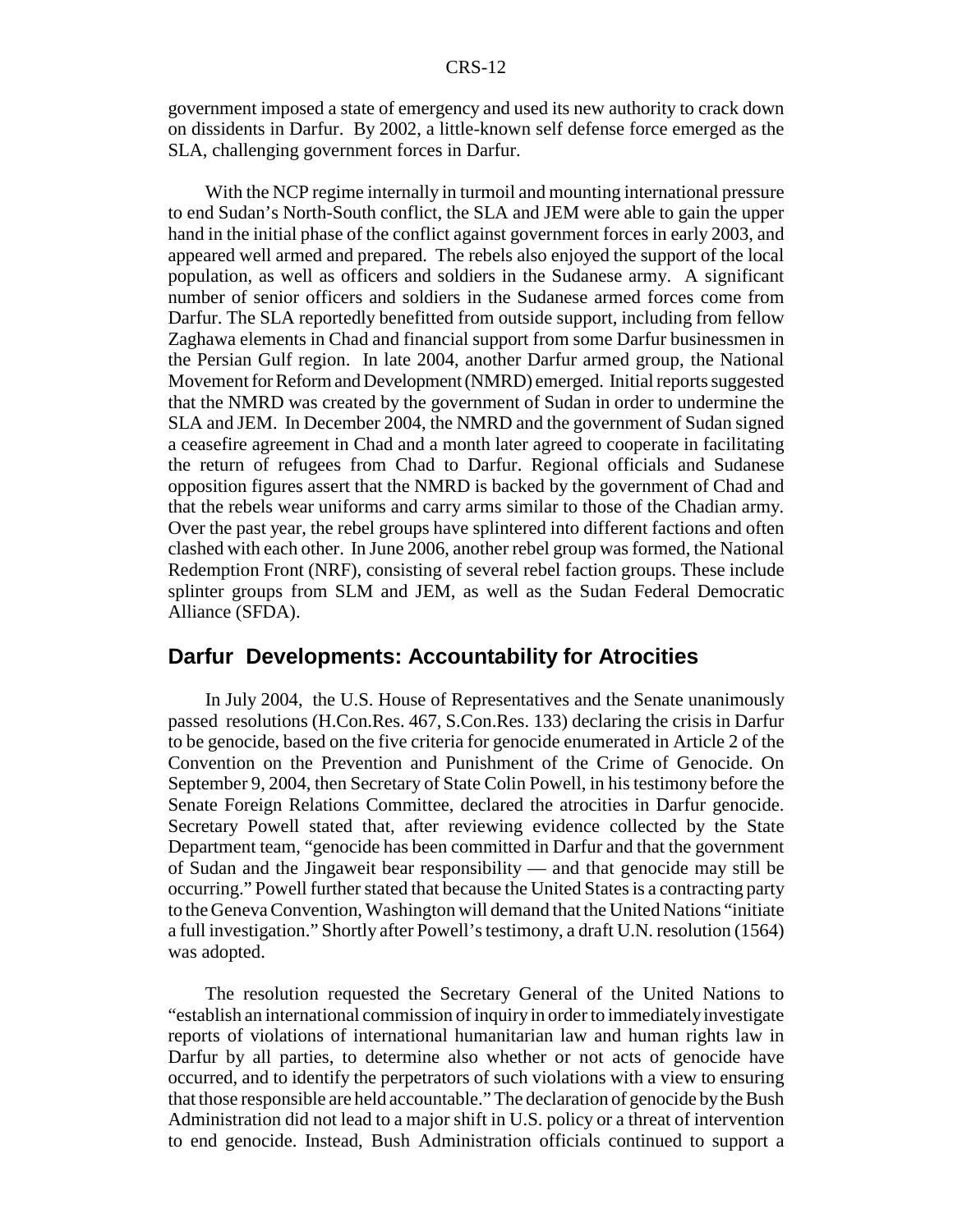negotiated settlement between the rebels in Darfur and the government of Sudan. But continued violence in Darfur and the government's failure to disarm the Janjaweed militia further strained relations between Khartoum and Washington.

In January 2005, the International Commission of Inquiry on Darfur submitted its report to Secretary- General Kofi Annan. The 176-page report provided a detailed accounting of atrocities committed by the government of Sudan and its Janjaweed militia allies. The Commission declared that "based on thorough analysis of the information gathered in the course of the investigations, the Commission established that the government of Sudan and the Janjaweed are responsible for serious violations of international human rights and humanitarian law amounting to crimes under international law."15 The Commission found, however, that "the government of Sudan has not pursued a policy of genocide." The Commission, while acknowledging that government officials and other individuals may have committed genocidal acts, stated that "the crucial element of genocidal intent appears to be missing." The Commission submitted a sealed document listing 51 suspects for prosecution by the International Criminal Court (ICC).

U.S. officials argue that the government of Sudan is responsible for genocide in Darfur, despite the Commission's conclusion of no genocidal intent. Washington initially did not support the Commission's referral of these cases to the ICC. U.S. opposition to the ICC is unrelated to the Darfur case. It is largely driven by concerns about the potential prosecution of U.S. personnel by the ICC, and because of this concern, the United States is not signatory to the ICC. In March 2005, the United States abstained on Security Council Resolution 1593, paving the way for its passage. Resolution 1593 refers the situation in Darfur to the International Criminal Court (ICC). In June 2005, the Special Prosecutor of the ICC formally began an investigation. ICC spokesman Yves Sorokobi indicated that the decision to launch the investigation came after the ICC had finished its analysis of the referral by the UN Security Council. This analysis included, he said, consultations with experts, ensuring that the ICC had met statutory requirements before beginning the investigations. Meanwhile, ICC officials continue to gather information and pursue their investigation, although the ICC has not issued any indictments to date. Some observers have expressed concern that the ICC investigation is moving too slowly and is focused on low-level officials.

Since the crisis began in 2003, sources estimate 450,000 people have been killed, more than 2 million displaced, and some 234,000 Sudanese are in refugee camps in neighboring Chad. The security situation continues to deteriorate, especially since the signing of the peace agreement in May 2006 reportedly due to recent troop deployments by the government of Sudan. According to human rights groups, over a dozen humanitarian workers have been killed in Darfur, including an International Rescue Committee nurse on September 1 and an International Committee of the Red Cross driver on August 30, 2006. In 2007, according to reports, tens of thousands Darfuree civilians have been displaced from their homes due to government and Janjaweed attacks. According to a February 2008 United Nations report, "tensions

<sup>&</sup>lt;sup>15</sup> Report of the International Commission of Inquiry on Darfur to the United Nations Secretary General. January 25, 2005.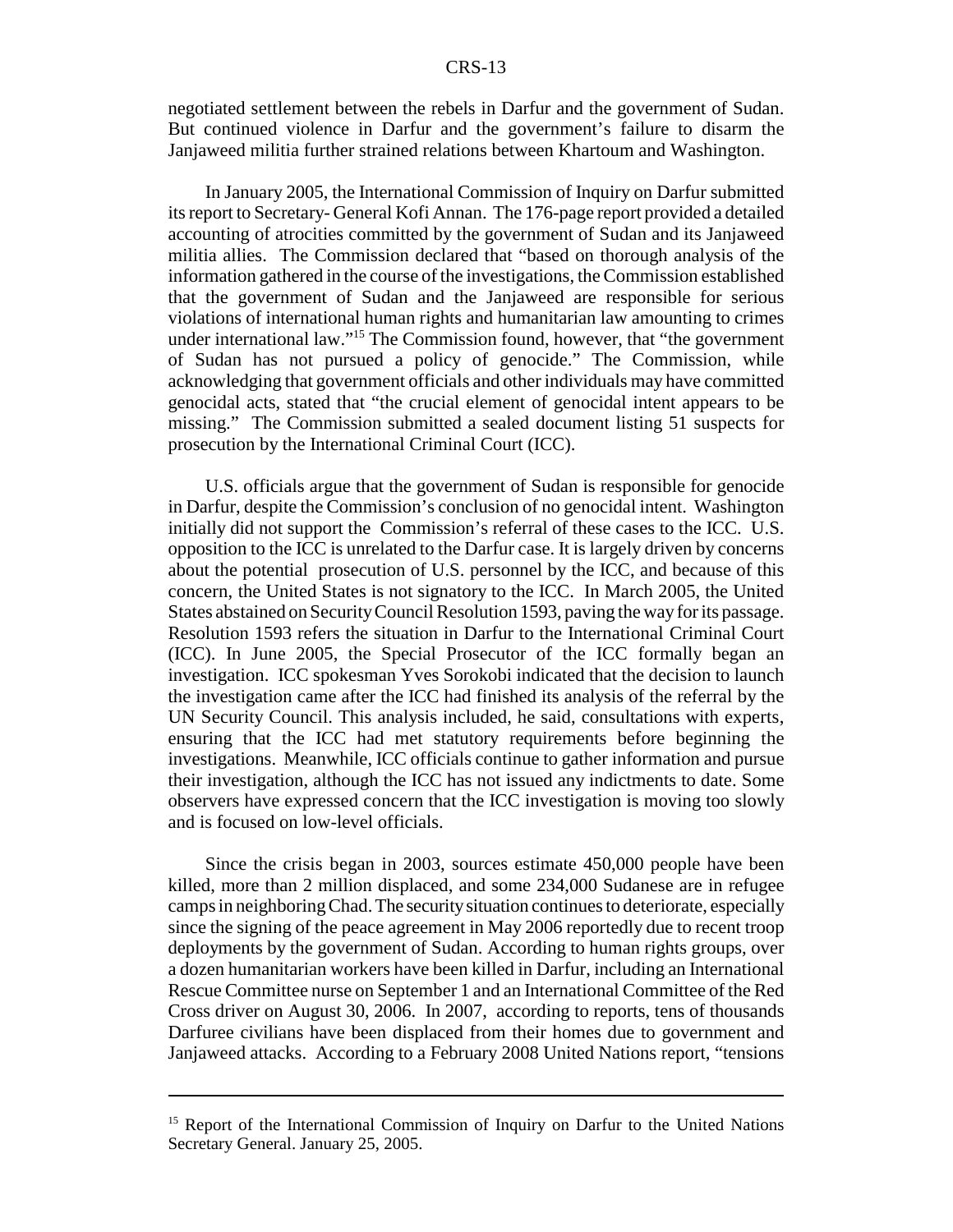inside camps of internally displaced persons and carjacking incidents continued. One week after the transfer of authority from the African Union Mission in the Sudan (AMIS) to UNAMID, the force faced its first armed attack."16

Meanwhile, humanitarian groups have warned that they may not be able to continue to provide assistance to the civilian population because of deteriorating security conditions. In November 2006, the government of Sudan ordered the Norwegian Refugee Council to leave the country, while a German relief organization, Welthungerhilfe, announced it would pull out of Darfur for safety reasons. In October 2006, armed militia attacked a village in Jebel Moon and Seleah in West Darfur, killing over 50 people, including children and elderly. Meanwhile, security conditions inside IDP camps have also deteriorated in recent months, with increasing number of armed groups in the camps. In his monthly report to the Security Council in November 2006, Secretary General Kofi Annan stated that "the insecurity, banditry and fighting which have characterized the reporting period continued to prevent access to populations in need of humanitarian assistance."17 According to the same report "In Northern Darfur alone, the World Food Program (WFP) reported that 355,000 people went without food aid during July and August."

In early August 2006, the government of Sudan submitted a letter to the United Nations Security Council outlining the government's decision to deploy significant new security forces and implement other measures in Darfur. According to the government of Sudan, "the National Plan embodies several priority themes for the restoration of normal life in Darfur." The government of Sudan began to deploy more than 26,500 troops and 7,050 police personnel in order to address "threats imposed by the non-signatories of the Darfur Peace Agreement and getting control of the security situation and restoration of peace in Darfur." Human rights groups, U.N. Secretary General Kofi Annan, and U.S. officials have criticized the deployment of these troops and stated that this action violates the peace agreement. Meanwhile, senior commanders of the SLM, the only group that signed the peace agreement, have stated that continued government attacks in Darfur and continued rejection of a U.N. force could lead to the collapse of the peace agreement.

#### **The Janjaweed: Background**

Since the crisis in the Darfur region began in 2003, the name Janjaweed (also spelled as Janjawid, Janjawad, Jingaweit, Jinjaweed) has become a very familiar name to many in the international community. The Janjaweed and the government of Sudan have been accused of committing genocide against civilians in Darfur by the United States government in 2004 and accused of war crimes and crimes against humanity by the United Nations and other governments.

The existence of the Janjaweed goes back over a decade. In the mid-1980s, the government of Sudan began to arm Arab militias in order to prevent African Darfuris from joining the Southern Sudanese rebellion against the government. In 1983, the

<sup>&</sup>lt;sup>16</sup> CBC News. Darfur heading for disaster unless U.N. troops are allowed: Annan, September 13, 2006, at [http://www.cbc.ca/world/story/2006/09/13].

<sup>&</sup>lt;sup>17</sup> Monthly report of the Secretary General on Darfur, November 8, 2006.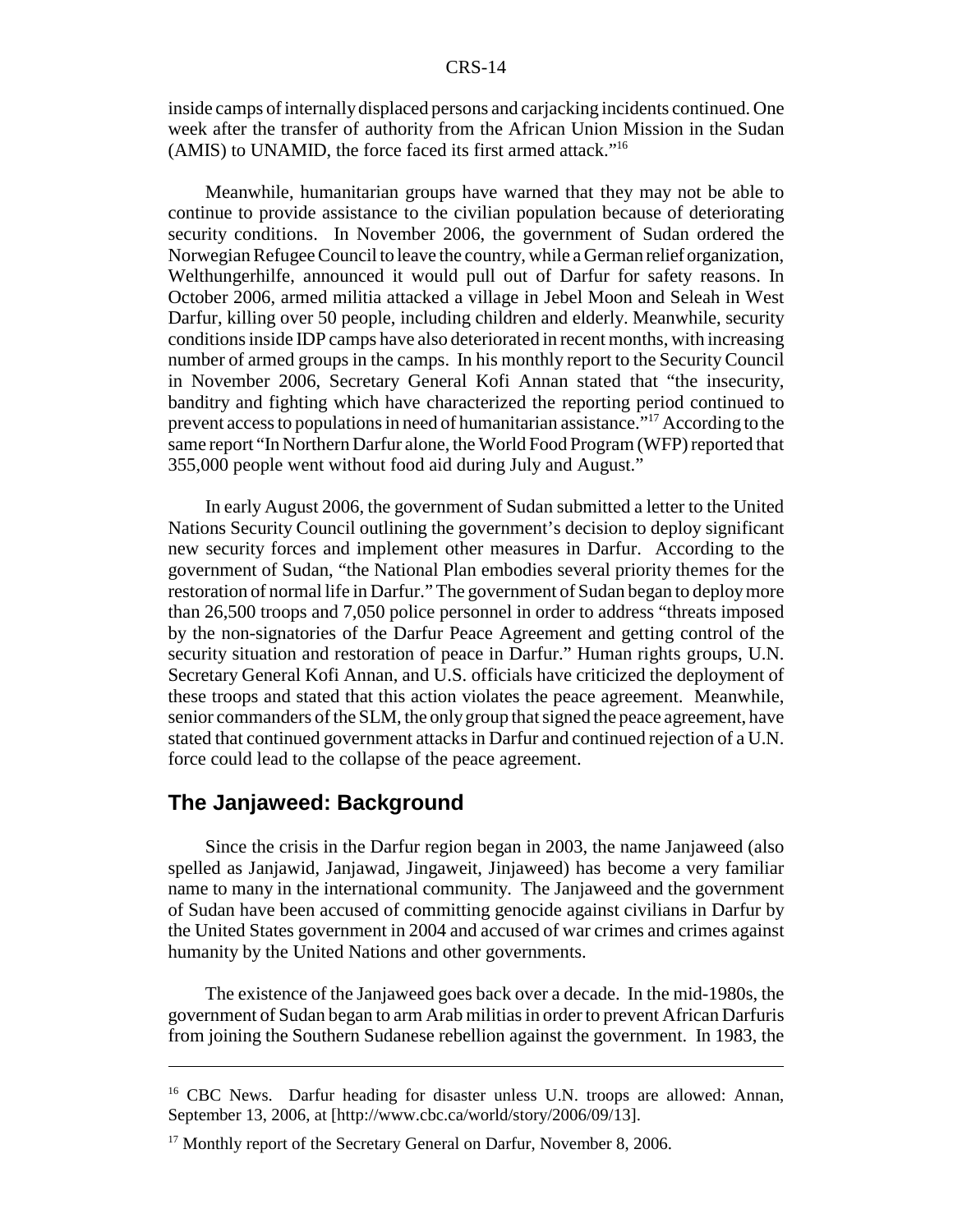Sudan People's Liberation Movement/Army (SPLM/A) began its armed struggle against the government of Sudan. Attacks against Darfuri African tribes and Nubans increased in intensity for most of the 1980s.

In 1991-1992, an SPLM commander from Darfur led a force into Darfur in support of the Darfuris, who were being targeted by the government of Sudan and pro-government Arab militia. Those targeted were the Fur, Massaliet, and Zagawa peoples. More than 200 villages were attacked and later occupied by pro-government Arab militia in the Garsilla District, now know as the Wadi-Saleh Province. These attacks were carried out by a group now known as the Janjaweed.

Daoud Yahya Bolad, who was a senior member of the National Islamic Front (NIF) in Darfur before the 1989 coup, was the leading figure in the SPLM-led rebellion against the Sudanese government in Darfur in the early 1990s. In 1976, Bolad, an ethnic Fur, was Chairman of the student union of the University of Khartoum. He was sent by the NIF leadership to Darfur in the late 1970s to recruit members for the NIF. He left the NIF due to a major disagreement with the leader of the NIF, Hassan al-Turabi. Turabi and other NIF leaders recruited Arab youth to go to Libya and other places for training purposes and began other activities without consultation with Bolad and other Darfuri leaders.

The traditional leaders in Darfur described the Janjaweed then as men who own a horse and a G-3 rifle and who commit crimes against civilians. Darfuri leaders link the Janjaweed to a manifesto called the Quresh. The principal objective of the Quresh, they argued, was to create a region called Dar-el-Arab, Land of the Arabs. The architects of the manifesto and those who signed it are senior members of the National Islamic Front government, currently known as the National Congress Party.

The 1991-1992 rebellion against the NIF regime failed in large part due to lack of preparation inside Darfur and major Janjaweed and government operations against the small SPLA force in the region. The commander of the SPLA force decided to withdraw his troops after the government and Arab militia forces discovered the location of the SPLA force before final preparation for operations.

Elements within the government intensified their campaign to bring Bolad back into the NIF for talks with pledges to change policies and address the concerns of the Darfuris. Bolad decided to return to engage NIF officials against the advice of the SPLA leadership and the force commander, believing that since he knew some of the leaders in the government and the NIF he might be able to make a deal. Upon his return he was captured, tortured, and executed, according to Sudanese sources.

For many Darfuris, the war between the various groups started well before 2003. Darfuris who experienced the atrocities in the mid-1980s, in large part, are the ones currently fighting the Janjaweed and the government of Sudan. The groups that were targeted in the mid-1980s are the same ones currently being attacked by the Janjaweed and the government of Sudan: the Fur, Massaliet, and Zagawa.

In the current crisis in Darfur, the Janjaweed are armed and protected by the government, and their attacks against civilians are coordinated with the Sudan Armed Forces, the Popular Defense Force, and other government-supported militia groups.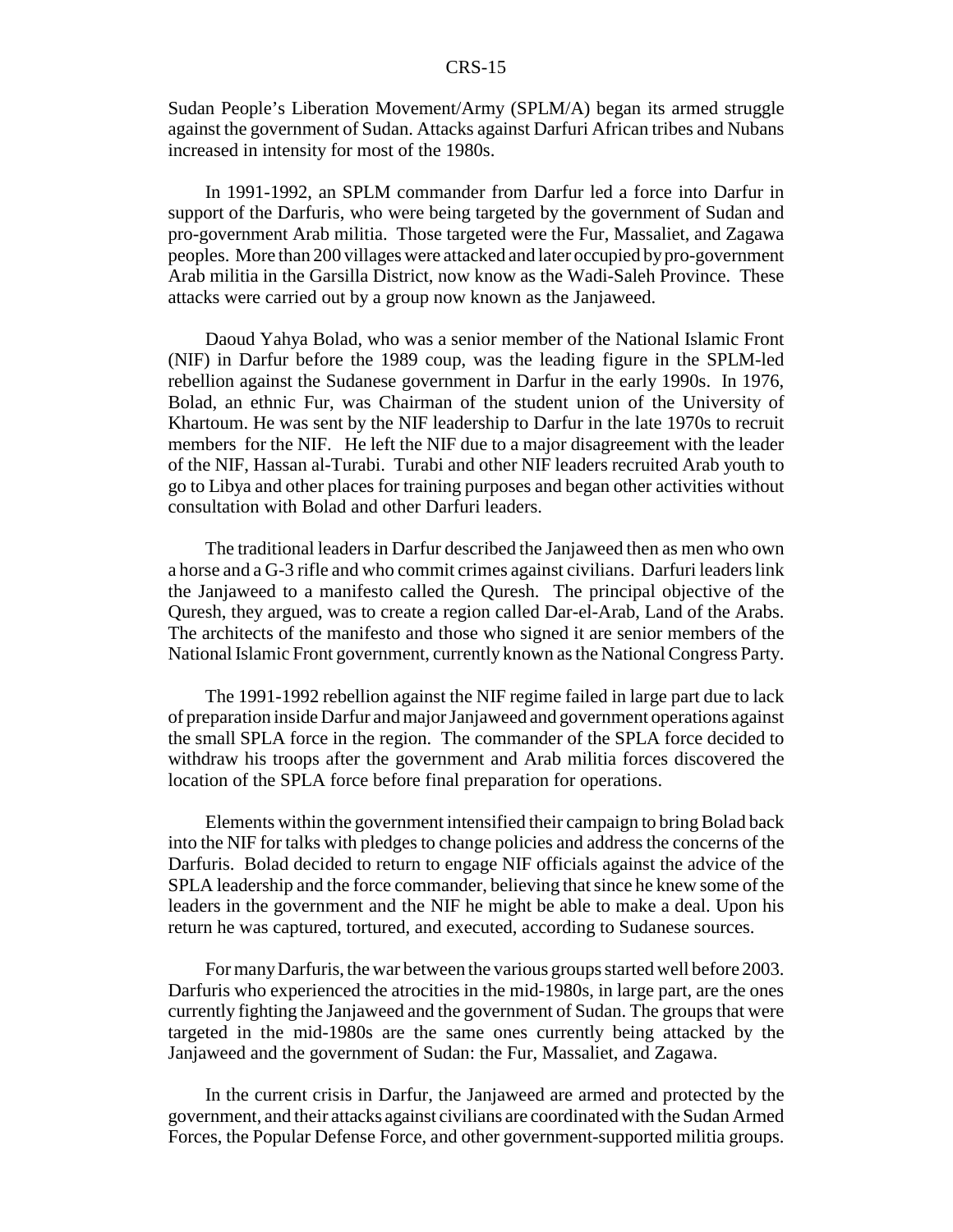Senior Sudanese government officials and leaders of the Janjaweed admit this collaboration between the Janjaweed and the government. As was the case in the mid-1980s, one of the main objectives of the Janjaweed is to push out African Darfuris in order to take control of areas belonging to non-Arabs.

Human rights groups, foreign governments, and Sudanese groups have documented the atrocities committed by the Janjaweed against Darfur civilians, humanitarian workers, and African Union peacekeepers. Human Rights Watch in its report "Darfur Destroyed,"18 provides detailed accounts of Janjaweed atrocities as well as those committed by government forces. Janjaweed leaders and government officials claim that they are fighting rebels and violent militia. But the victims of these atrocities have been reported as the civilians in Darfur, mainly the Zagawa, Fur, and Massaliet. The Janjaweed, like the Interhamwe in Rwanda and the Lord's Resistance Army in Uganda, are reported to principally target civilians and terrorize the civilian population.

#### **The Darfur Peace Agreement and Status of Implementation**

On May 5, 2006, the Government of National Unity and the Sudan Liberation Movement (SLM) signed the Darfur Peace Agreement (DPA) after almost two years of negotiations. The agreement was rejected by two other Darfur groups: the Justice and Equality Movement (JEM) and a splinter group from the SLM. The agreement calls for the integration of 4,000 SLA troops into the Sudan Armed Forces, provides \$300 million initially and \$200 million each in 2007 and 2008 from government funds for reconstruction and development purposes for Darfur, and establishes the Transitional Darfur Regional Authority (TDRA), a new entity mandated under the DPA to administer Darfur. The agreement provides seats for the SLM in the national and regional parliaments and several top positions, including the chairmanship of the TDRA and Senior Assistant to the President.

On August 7, 2006, the leader of the SLM, Mini Minawi, was sworn in as Assistant to the President. The agreement also calls for the disarmament and demobilization of the Janjaweed. Since the signing of the agreement, the DPA has failed to win popular support in Darfur. The faction that signed the agreement is also accusing the government of violating the agreement. In mid-May 2006, violent demonstrations in IDP camps had led to a number of deaths and injuries. AMIS personnel have also been targeted, forcing African Mission in Sudan to reduce its presence in IDP camps. Meanwhile, implementation of the agreement is also moving slowly. According to the United Nations DPA Monitor report, "the parties continued to miss critical DPA implementation deadlines."19 The Preparatory Committee, tasked to organize the Darfur-Darfur Dialogue, was not fully functional, although in late September a chairman was appointed to head the Committee. On October 16, 2006, a day-long forum on pre-Darfur to Darfur Dialogue Consultation took place in Khartoum.

<sup>18</sup> Human Rights Watch. *Darfur Destroyed: Ethnic Cleansing by Government Forces and Militia.* May 2004, at [http://hrw.org/reports/2004/sudan0504/sudan0504simple.pdf].

<sup>&</sup>lt;sup>19</sup> Report on the Implementation of the Darfur Peace Agreement, at [http://www.unmis.org/english/dpaMonitor.htm].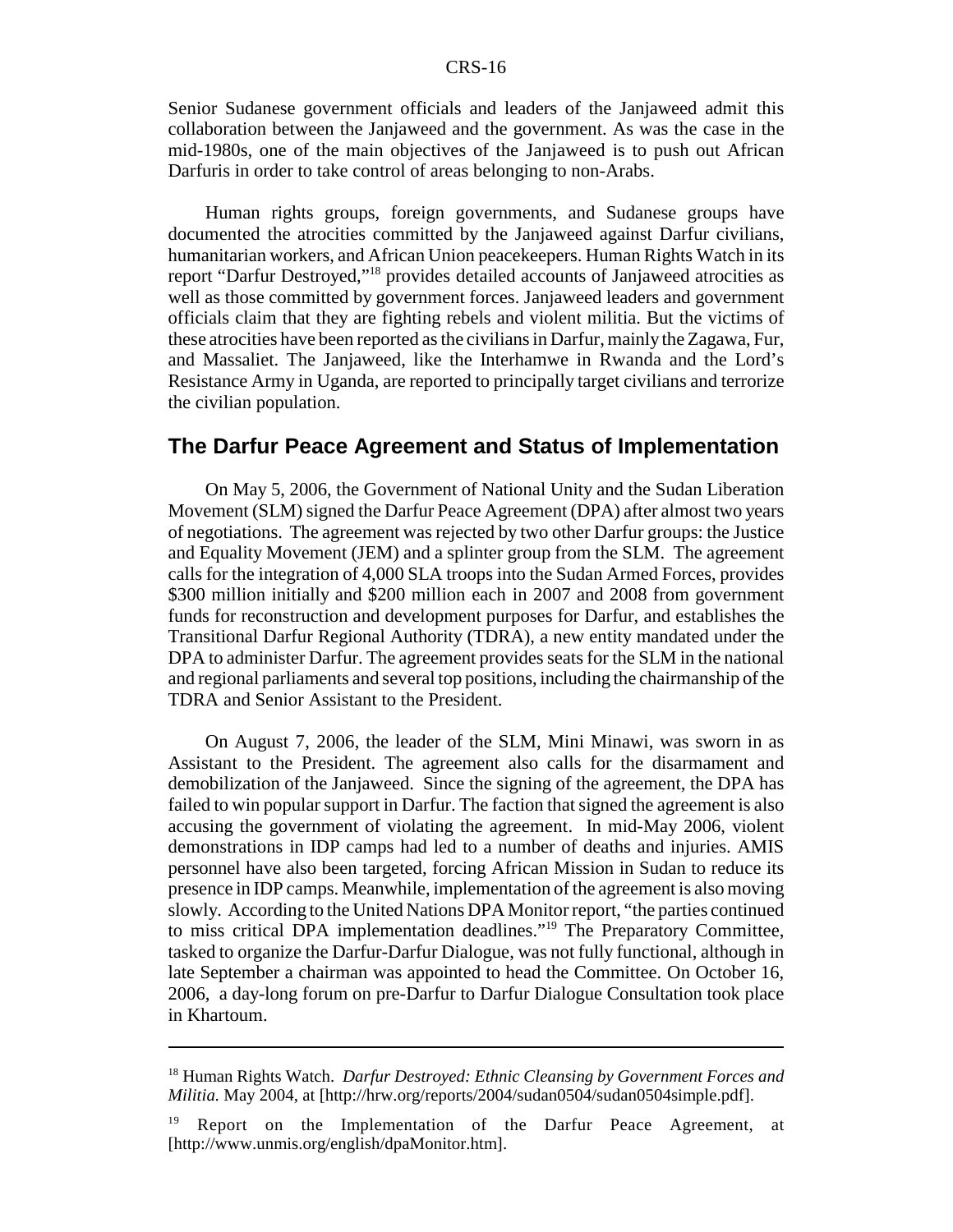## **U.S. Humanitarian Funding**

The United States continues to provide significant humanitarian assistance to Darfur and to Darfur refugees in Chad. The United States has provided \$3.9 billion in humanitarian assistance to Sudan and eastern Chad since 2004. As of February 2008, the United States had provided \$989.9 million in humanitarian assistance to Sudan and eastern Chad in fiscal years 2007 and 2008.<sup>20</sup>

|                                                                               | <b>FY2007</b><br><b>Actual</b> | <b>FY2007</b><br><b>Supp</b> | <b>FY2008</b><br>Est. | <b>FY2008</b><br><b>Supp</b> | <b>FY2009</b><br><b>Request</b> |
|-------------------------------------------------------------------------------|--------------------------------|------------------------------|-----------------------|------------------------------|---------------------------------|
| Total                                                                         | 494,746                        | 250,000                      | 334,772               | 70,000                       | 332,630                         |
| Child Survival and<br>Health                                                  | 23,791                         |                              | 17,488                |                              | 20,230                          |
| <b>Development Assistance</b>                                                 | 70,000                         |                              | 127,721               |                              |                                 |
| Economic Support Fund                                                         | 45,000                         |                              | 100,876               | 70,000                       | 254,100                         |
| Global HIV/AIDS<br>Initiative                                                 | 3,000                          |                              |                       |                              |                                 |
| Int. Disaster and Famine<br>Assistance                                        |                                |                              |                       |                              |                                 |
| Int. Narcotics Control<br>and Law Enforcement                                 | 9,800                          |                              | 13,578                |                              | 24,000                          |
| Nonproliferation, Anti-<br>terrorism, Demining and<br><b>Related Programs</b> | 3,725                          |                              | 4,000                 |                              | 4,000                           |
| Peacekeeping<br>Operations                                                    | 84,000                         | 150,000                      | 70,822                |                              | 30,000                          |
| PL 480                                                                        | 255,334                        | 100,000                      |                       |                              |                                 |
| <b>IMET</b>                                                                   | 96                             |                              | 287                   |                              | 300                             |

**Table 1. U.S. Assistance to Sudan** (\$ in thousands)

**Source:** State Department FY2009 International Affairs Budget Request.

## **The African Union and the Crisis in Darfur**

The African Union (AU) was slow in responding to the crisis in Darfur. The AU became actively engaged during the cease-fire negotiation in Chad in 2004 and subsequently assumed a central role in monitoring the cease-fire agreement and facilitating political dialogue between the government of Sudan and SLA/JEM. In March 2004, the AU sent a team led by Ambassador Sam Ibok, Director of the AU's

<sup>&</sup>lt;sup>20</sup> [http://www.usaid.gov/our\_work/humanitarian\_assistance/disaster\_assistance/countrie s/sudan/template/fs\_sr/sudan\_ce\_sr02\_12-20-2007.pdf]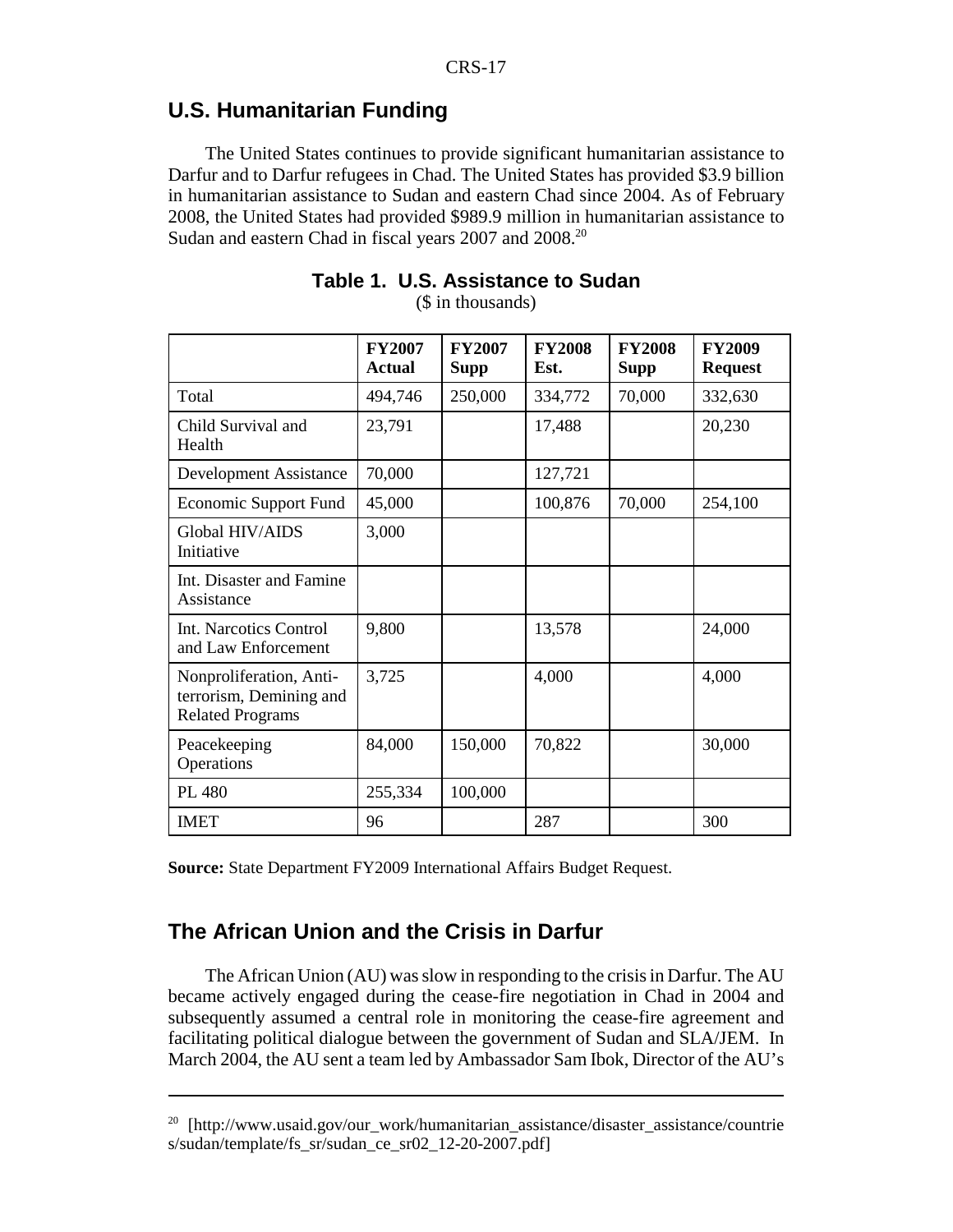Peace and Security Department, to participate in talks in Chad. In the April Cease-Fire Agreement, the AU was tasked to take the lead in the creation of a Cease-Fire Commission. The Commission was tasked to define the routes for the movement of the respective forces, assist with demining operations, and collect information about cease-fire violations. The Commission reports to a Joint Commission composed of the parties to the agreement, Chad, and members of the international community.

In January 2006, the African Union stated that transforming AMIS into a United Nations force is acceptable to the AU in principle. In March, the AU agreed to accept a United Nations peacekeeping mission for Darfur. Meanwhile, the Security Council requested that authorities in the U.N. provide options for a U.N. peacekeeping operation. On September 20, 2006, AU officials extended the AMIS peacekeeping operation until the end of December 2006, and in December the AU extended the AMIS operation for another six months.

United Nations officials and many observers of Sudan argue that failure to resolve U.N. peacekeeping deployment is likely to lead to the collapse of the DPA and a major humanitarian crisis. In addition to its peacekeeping responsibilities, AMIS is a key player in the implementation of key provisions of the DPA. The Ceasefire Commission and the Joint Commission are chaired by AMIS, while it is also tasked to establish and play a key role in the Joint Humanitarian Facilitation and Monitoring Unit. Security in IDP camps, creation of Demilitarized Zones, verification of disengagement and demobilization are also the responsibility of AMIS.

#### **Possible Policy Options Concerning Darfur**

There are a number of unilateral and multilateral policy options available to consider in facing the Darfur crisis. These options are complicated by a number of factors. Members of the international community are divided over Sudan, and some governments are allies of the regime in Khartoum. Since the late 1990s, the European Union has adopted a policy of engagement, instead of containment, while the United States pursued a policy of isolation and containment of the government of Sudan. Sudan's neighbors are also divided. Relations between Eritrea and Sudan were poor, although in recent years relations have improved, while relations with Chad are poor. For some of the options outlined below to be successful, close cooperation and coordination between the United States and the international community, especially the Security Council and Sudan's neighbors, is pivotal. Some of the other options are not dependent on close cooperation with the international community.

**Engagement.** One option is engagement with the government of Sudan. The government of Sudan is eager to appease the international community as long as it can avoid punitive sanctions and ensure its own political survival. In this scenario, engaging the government might yield some positive results, short of full cooperation and accountability by the government. Past engagement with the current government, however, has not succeeded in changing its behavior. The government of Sudan signs peace agreements or shows flexibility when it feels that it is in its interest to do so.

**Sanctions.** Many observers assert that the current regime only responds to real pressure. The Clinton Administration imposed comprehensive economic and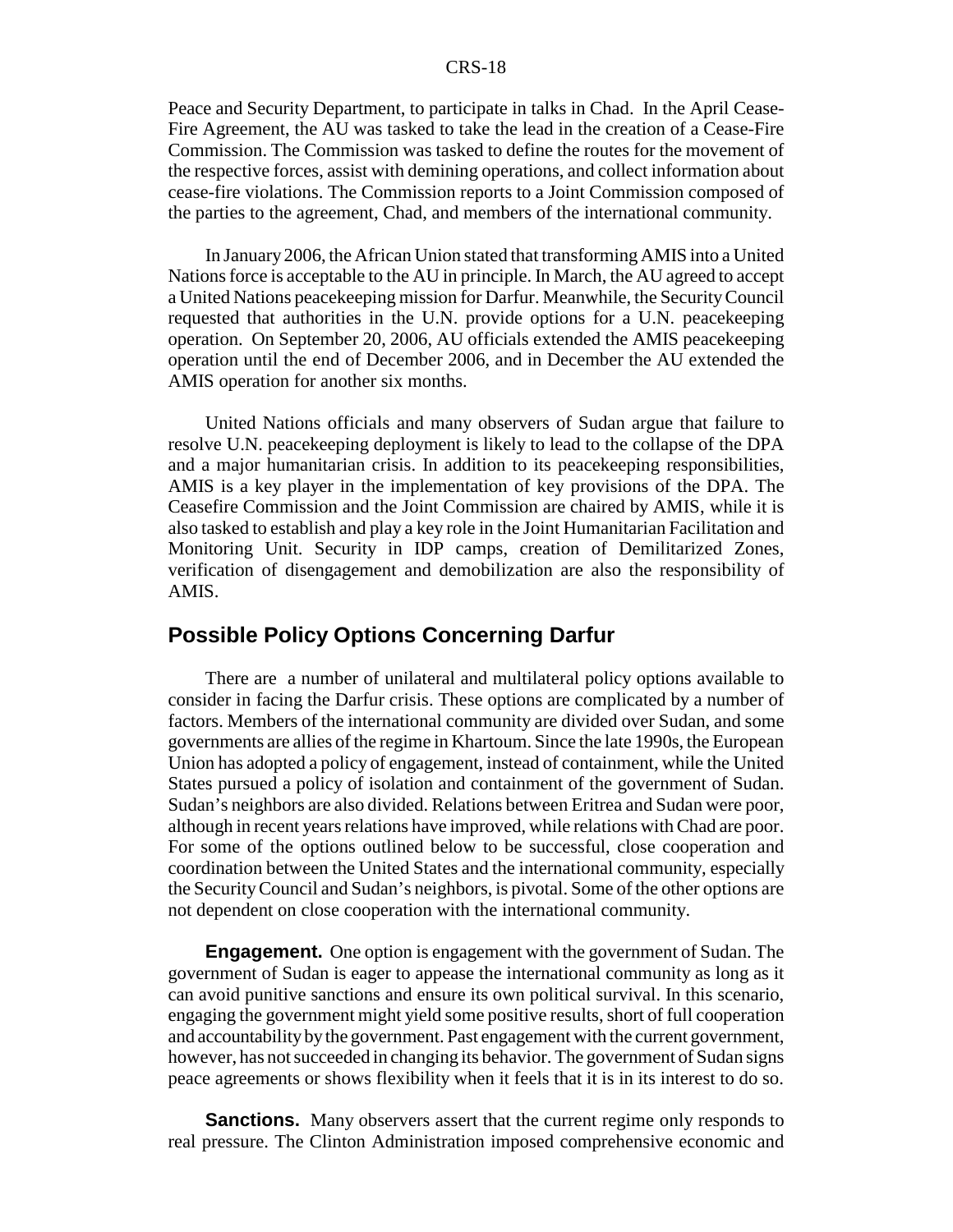trade sanctions in 1997; the impacts of these sanctions are mixed. Over the past decade, a number of punitive measures have been imposed on the government of Sudan. The government of Southern Sudan is exempted from these sanctions. But the government of Sudan has survived years of sanctions imposed by the United States. Moreover, some countries oppose sanctions against the government of Sudan, especially those countries with business interests in Sudan's oil sector. Multilateral targeted sanctions, including oil embargo, travel ban, and asset freeze, might have serious impact, especially if enforced by the international community. Another option is prohibiting foreign businesses from raising capital or trading their securities in the United States if they are engaged in business activities in Sudan.

**Regime Change.** Some observers and Sudan opposition leaders argue that the regime is incapable of change. They argue that since the National Congress Party government came to power in 1989, it has committed war crimes in south Sudan, the Nuba Mountains, and now in Darfur. They also maintain the regime has ties to international terrorist and extremist groups. A regime change in Khartoum, they argue, could bring a swift end to the crisis in Darfur, and help implement the North-South agreement. But opposition groups are not strong or united enough to pose a serious threat to the regime. Moreover, 21years of war with the SPLA and other armed groups did not lead to the collapse of the regime in Khartoum. For this option to be viable, the opposition would have to be united and assisted. Nonetheless, the only force capable of countering the regime in Khartoum is the SPLA. Proponents of the regime change concept argue that strengthening the SPLA militarily, unifying the Darfur factions, and assisting other opposition elements in the North, could pose a threat to the regime in Khartoum.

**International Intervention.** Another option involves military intervention by the international community. The international community could disarm the Janjaweed, enforce a no-fly zone, and provide protection to civilians in Darfur by deploying large numbers of peacekeepers with a Chapter VII mandate. The government of Sudan has rejected the deployment of a United Nations peacekeeping force after the Security Council passed resolution 1706. Deployment without government consent is an option, although there seems to be no strong support for such a forceful measure.

**Bilateral Targeted Military Measures.** Another force-based option is the targeting of certain military assets of the Sudanese government. These targets might include the Sudanese air force, military airfields, intelligence and military headquarters, and training facilities for the Janjaweed and the Sudanese armed forces. In 2005, 138 Members of Congress cosponsored H.R. 1424, which would have given the President authority to take similar measures.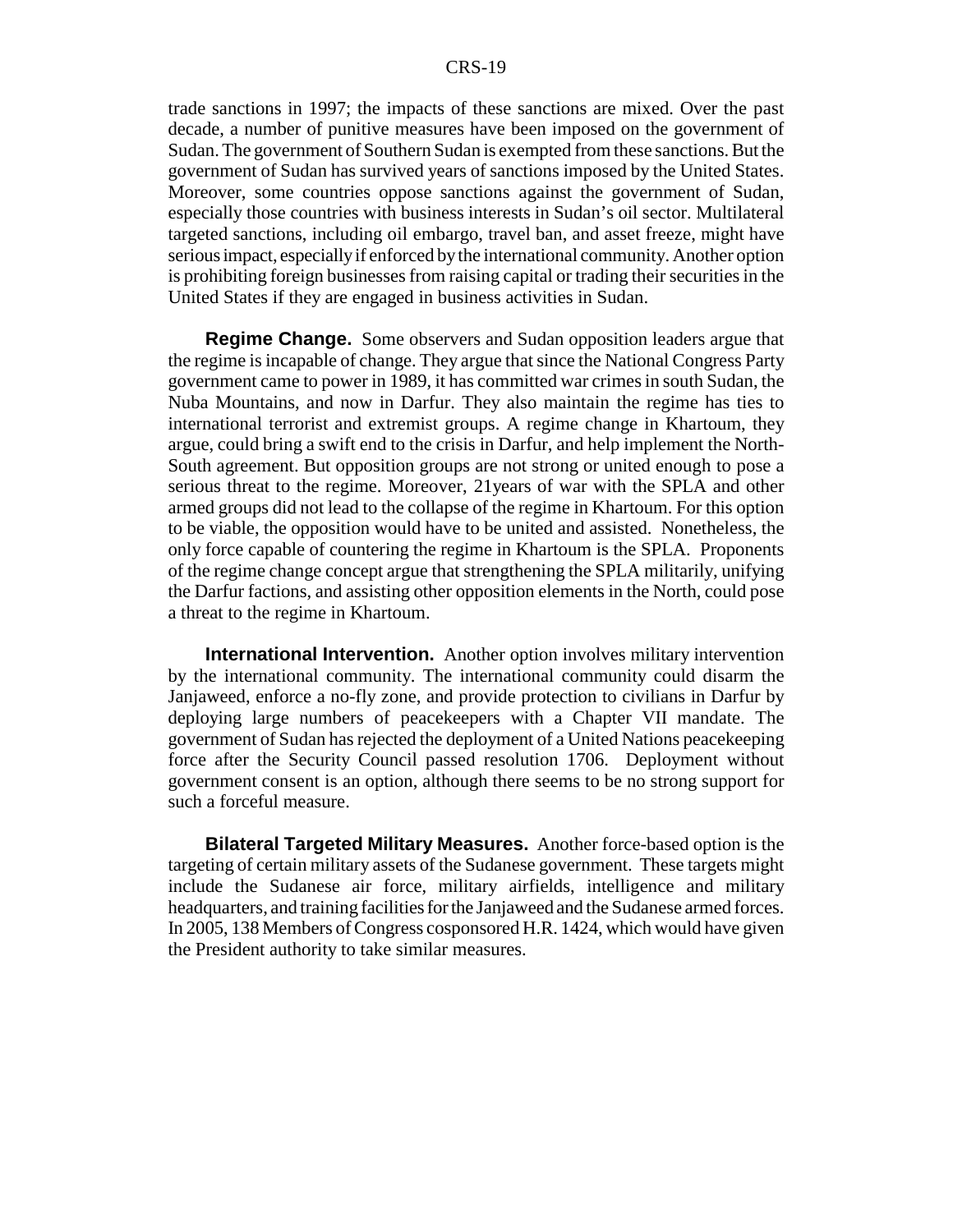## **110th Congress Legislation**

#### **H.Con.Res. 7 (Lee)**

A resolution calling on the League of Arab States to acknowledge the genocide in the Darfur region of Sudan. Introduced January 4, 2007. Passed 425-1 on 4/25/07.

#### **H.Res. 98 (Payne)**

A resolution honoring the life and achievements of the late Dr. John Garang de Mabior and reaffirming the continued commitment of the House of Representatives to a just and lasting peace in the Republic of the Sudan. Introduced January 24, 2007. Passed 410-1 on March 6, 2007.

#### **H.Res. 164 (Tancredo)**

A resolution encouraging the federal, state, municipal governments, universities, companies and other institutions to divest from companies that do business in Sudan. Introduced February 14, 2007.

#### **H.R. 180 (Lee)**

A bill that supports states and universities efforts of divestment and restrictions on investment in companies that do business in Sudan. Introduced January 4, 2007. Passed 418-1 on 7/31/2007.

#### **H.R. 459 (Rangel)**

A bill to amend the Internal Revenue Code of 1986 to deny foreign tax credit and the benefits of deferral to companies doing business directly or through subsidiaries in Sudan. Introduced January 12, 2007.

#### **S.Res. 76 (Feingold)**

A resolution calling for a comprehensive regional strategy in Africa to protect civilians, facilitate humanitarian operations, contain and reduce violence, and contribute to conditions for sustainable peace in eastern Chad, the Central African Republic, and Darfur, Sudan. Introduced February 8, 2007. Passed on April 11, 2007.

#### **S. 831 (Durbin)**

A bill to authorize States and local governments to prohibit the investment of State assets in any company that has a qualifying business relationship with Sudan. Introduced March 8, 2007.

#### **H.Res. 422 ((Lee)**

A bill calling on the Government of the People's Republic of China to use its unique influence and economic leverage to sop genocide in Darfur, Sudan. Introduced 5/21/2007. Passed 410-0 on June 05, 2007.

#### **H.Res. 573 (Moran)**

A resolution recognizing the efforts of advocacy groups to raise awareness about the crisis in Darfur, Sudan. Introduced 7/25/2007. Passed 366-0 on 10/29/2007.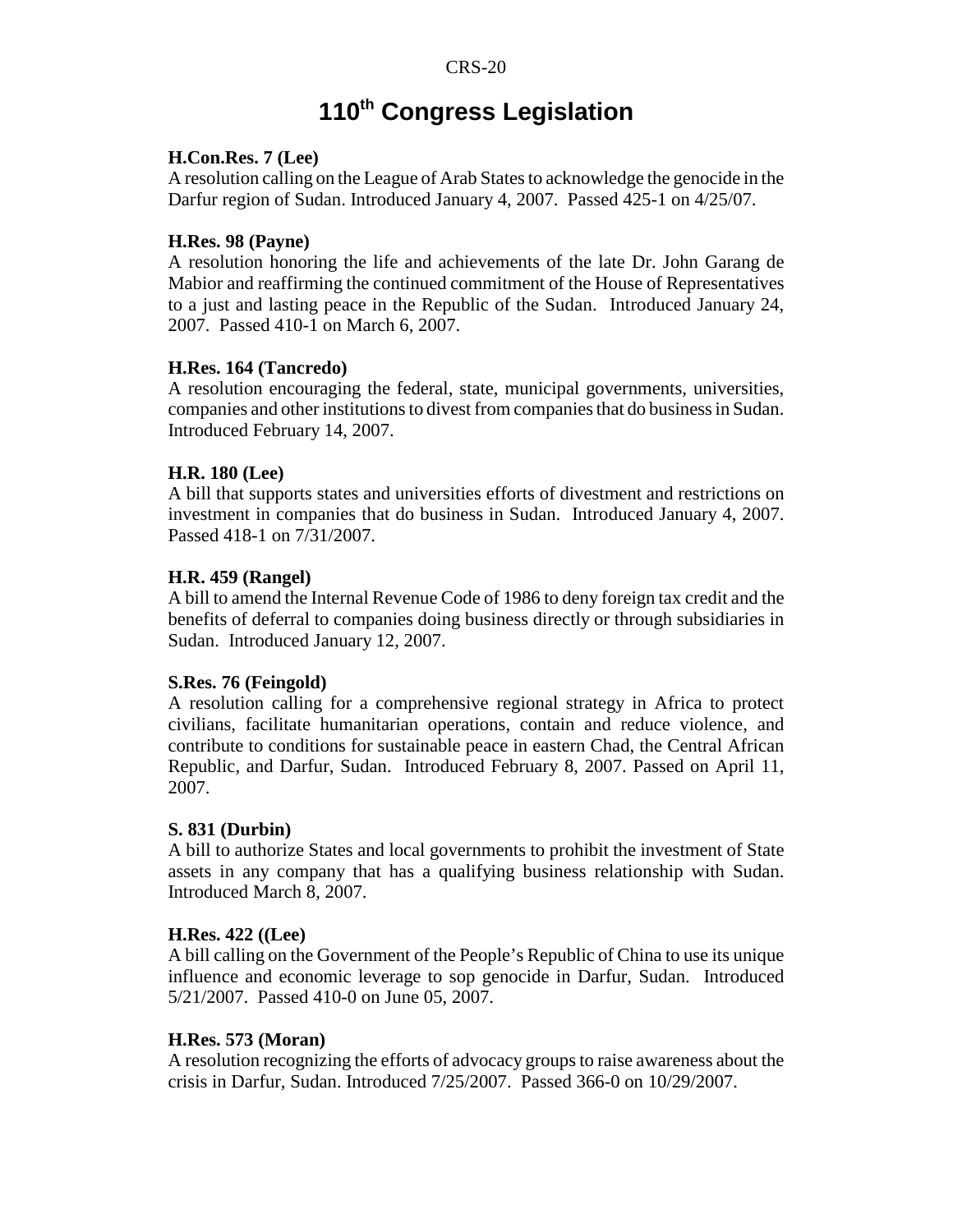#### **H.Res. 726 (DeLauro)**

A resolution calling on the President to take measures to stop sexual violence in Darfur, Sudan. Introduced 10/10/2007. Passed on 10/29/2007.

#### **H.Res. 792 (Payne)**

A resolution honoring the dedication and hard work of Professor Eric Reeves on behalf of the people of Sudan. Introduced 11/1/2007.

#### **H.Res. 910 (Payne)**

A resolution calling for the full implementation of the Comprehensive Peace Agreement in Sudan. Introduced 12/19/2007.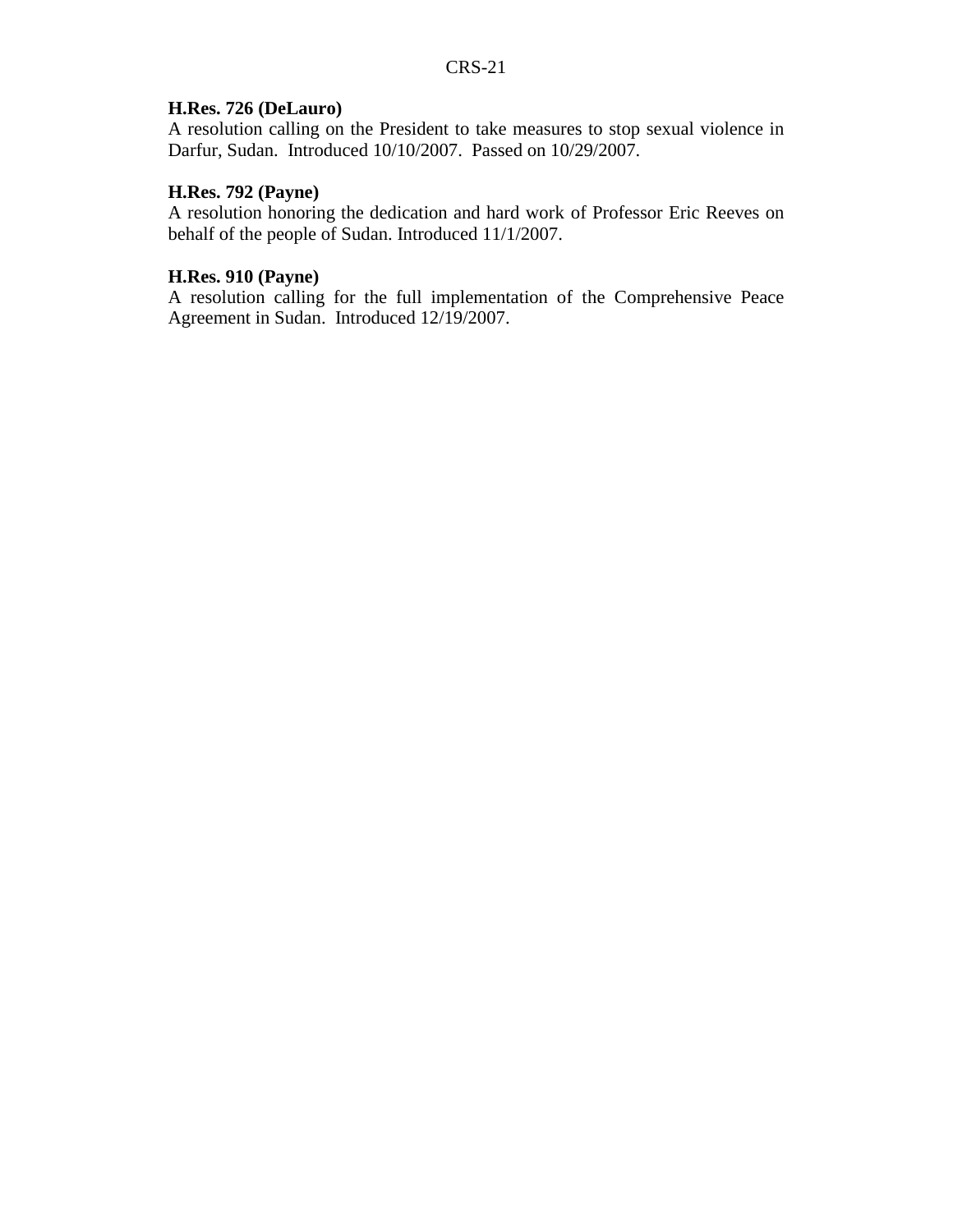## **Appendix**

## **Executive Order: Blocking Property of and Prohibiting Transactions with the Government of Sudan**

By the authority vested in me as President by the Constitution and the laws of the United States of America, including the International Emergency Economic Powers Act (50 U.S.C. 1701 et seq.)(IEEPA), the National Emergencies Act (50 U.S.C. 1601 et seq.)(NEA), and section 301 of title 3, United States Code, and taking appropriate account of the Darfur Peace and Accountability Act of 2006 (the "Act"),

I, GEORGE W. BUSH, President of the United States of America, find that, due to the continuation of the threat to the national security and foreign policy of the United States created by certain policies and actions of the government of Sudan that violate human rights, in particular with respect to the conflict in Darfur, where the government of Sudan exercises administrative and legal authority and pervasive practical influence, and due to the threat to the national security and foreign policy of the United States posed by the pervasive role played by the government of Sudan in the petroleum and petrochemical industries in Sudan, it is in the interests of the United States to take additional steps with respect to the national emergency declared in Executive Order 13067 of November 3, 1997. Accordingly, I hereby order:

Sec. 1. Except to the extent provided in section 203(b) of IEEPA (50 U.S.C. 1702(b)) or in regulations, orders, directives, or licenses that may be issued pursuant to this order, all property and interests in property of the government of Sudan that are in the United States, that hereafter come within the United States, or that are or hereafter come within the possession or control of United States persons, including their overseas branches, are blocked and may not be transferred, paid, exported, withdrawn, or otherwise dealt in.

Sec. 2. Except to the extent provided in section 203(b) of IEEPA (50 U.S.C. 1702(b)) or in regulations, orders, directives, or licenses that may be issued pursuant to this order, and notwithstanding any contract entered into or any license or permit granted prior to the effective date of this order, all transactions by United States persons relating to the petroleum or petrochemical industries in Sudan, including, but not limited to, oilfield services and oil or gas pipelines, are prohibited.

Sec. 3. (a) Any transaction by a United States person or within the United States that evades or avoids, has the purpose of evading or avoiding, or attempts to violate any of the prohibitions set forth in this order is prohibited.

(b) Any conspiracy formed to violate any of the prohibitions set forth in this order is prohibited.

Sec. 4. (a) Subject to paragraph (b) of this section, restrictions imposed by this order shall be in addition to, and do not derogate from, restrictions imposed in and under Executive Order 13067.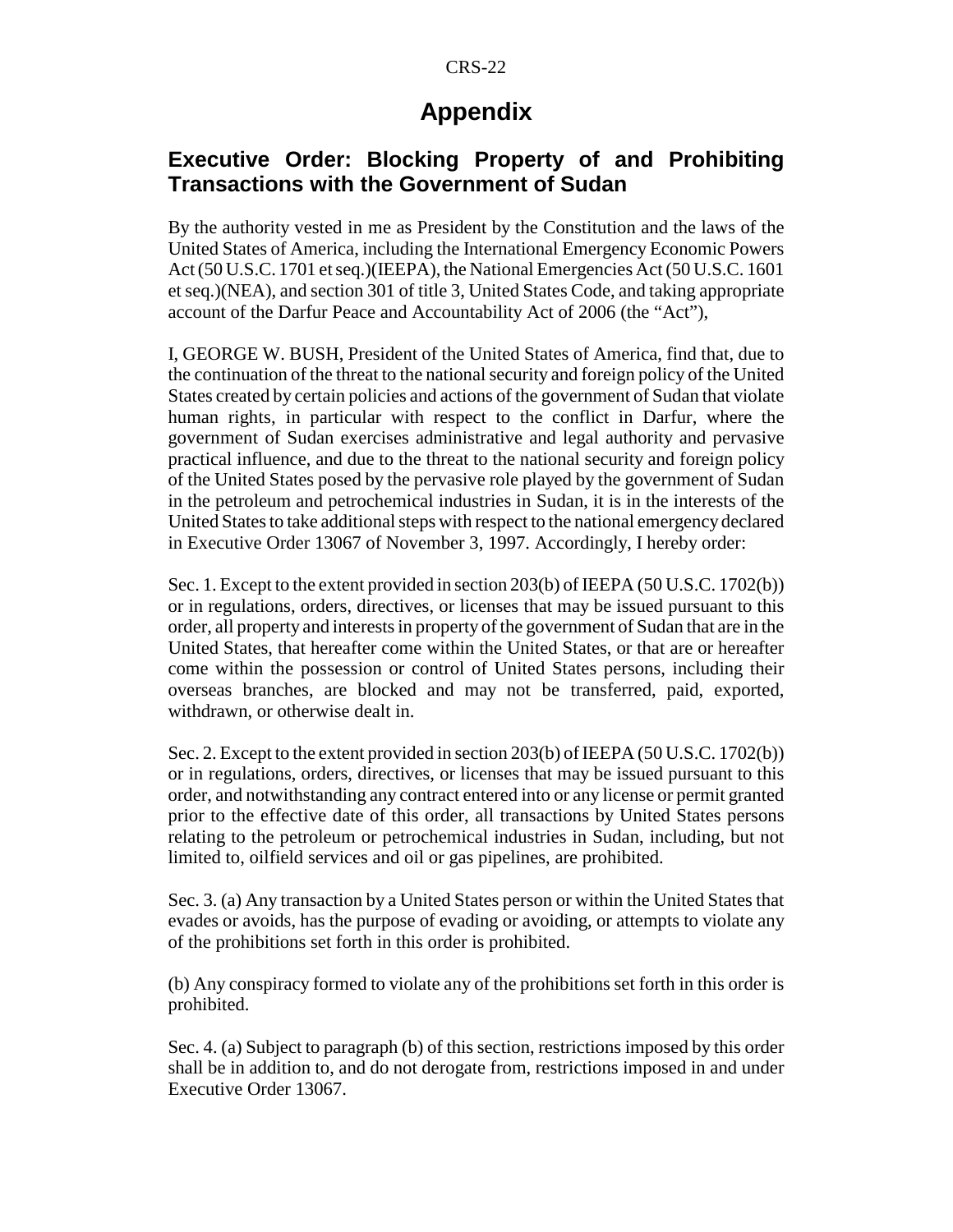(b)(I) None of the prohibitions in section 2 of Executive Order 13067 shall apply to activities or related transactions with respect to Southern Sudan, Southern Kordofan/Nuba Mountains State, Blue Nile State, Abyei, Darfur, or marginalized areas in and around Khartoum, provided that the activities or transactions do not involve any property or interests in property of the government of Sudan.

(ii) The Secretary of State, after consultation with the Secretary of the Treasury, may define the term "Southern Sudan, Southern Kordofan/Nuba Mountains State, Blue Nile State, Abyei, Darfur, or marginalized areas in and around Khartoum" for the purposes of this order.

(c) The function of the President under subsection  $6(c)(1)$  of the Comprehensive Peace in Sudan Act of 2004 (Public Law 108 497), as amended by section 5(a)(3) of the Act, is assigned to the Secretary of the Treasury as appropriate in the performance of such function.

(d) The functions of the President under subsection  $6(c)(2)$  and the last sentence of 6(d) of the Comprehensive Peace in Sudan Act of 2004 (Public Law 108 497), as amended by subsections  $5(a)(3)$  and (b), respectively, of the Act, are assigned to the Secretary of State, except that the function of denial of entry is assigned to the Secretary of Homeland Security.

(e) The functions of the President under sections 7 and 8 of the Act are assigned to the Secretary of State.

Sec. 5. Nothing in this order shall prohibit:

(a) transactions for the conduct of the official business of the Federal Government or the United Nations by employees thereof; or

(b) transactions in Sudan for journalistic activity by persons regularly employed in such capacity by a news gathering organization.

Sec. 6. For the purposes of this order:

(a) the term "person" means an individual or entity;

(b) the term "entity" means a partnership, association, trust, joint venture, corporation, group, subgroup, or other organization;

(c) the term "United States person" means any United States citizen, permanent resident alien, entity organized under the laws of the United States or any jurisdiction within the United States (including foreign branches), or any person in the United States; and

(d) the term "government of Sudan" includes the government of Sudan, its agencies, instrumentalities, and controlled entities, and the Central Bank of Sudan, but does not include the regional government of Southern Sudan.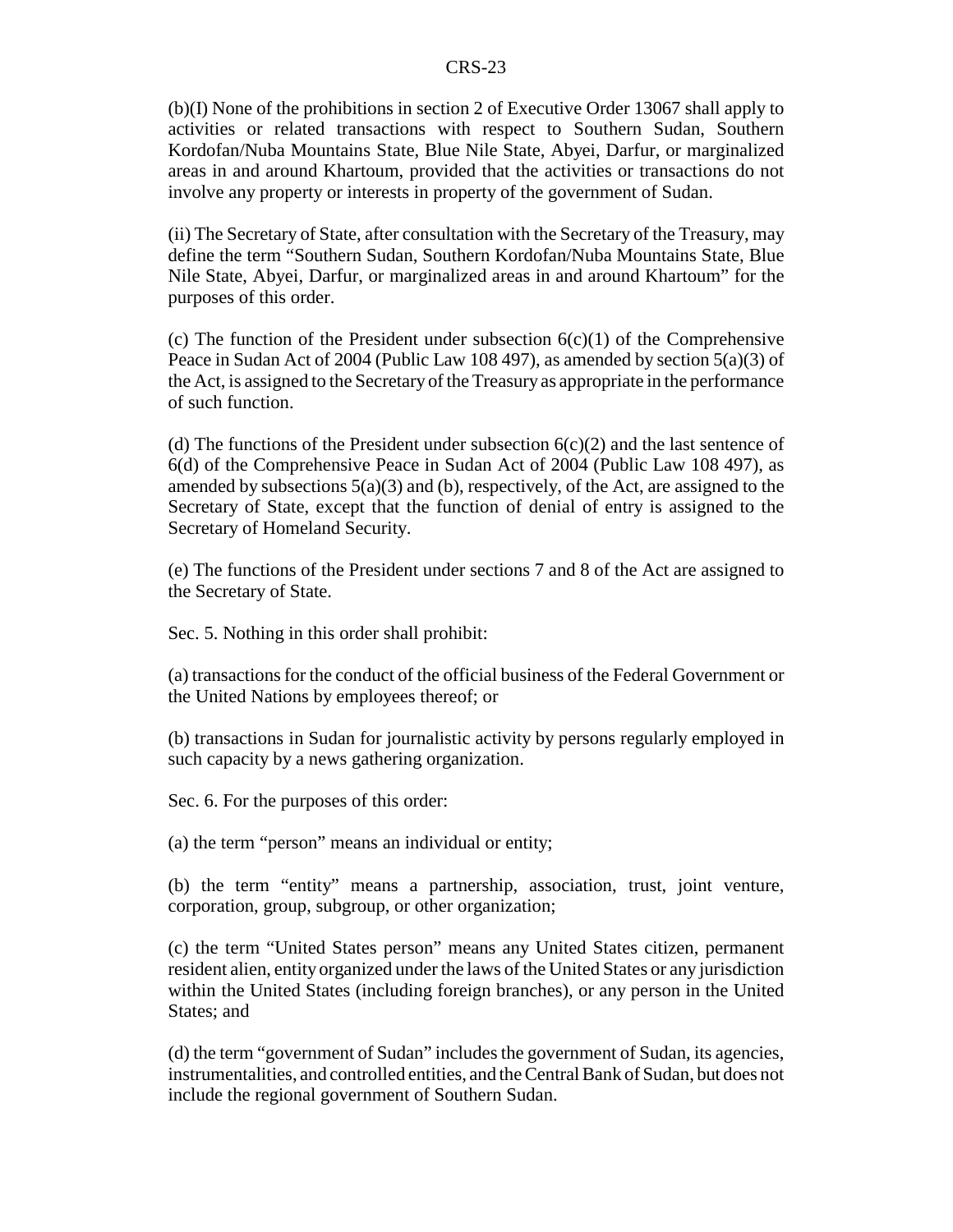Sec. 7. For those persons whose property and interests in property are blocked pursuant to section 1 of this order who might have a constitutional presence in the United States, I find that, because of the ability to transfer funds or other assets instantaneously, prior notice to such persons of measures to be taken pursuant to this order would render these measures ineffectual. I therefore determine that for these measures to be effective in addressing the national emergency declared in Executive Order 13067 there need be no prior notice of a determination made pursuant to section 1 of this order.

Sec. 8. The Secretary of the Treasury, after consultation with the Secretary of State, is hereby authorized to take such actions, including the promulgation of rules and regulations, and to employ all powers granted to the President by IEEPA as may be necessary to carry out the purposes of this order. The Secretary of the Treasury may delegate any of these functions to other officers and agencies of the United States Government, consistent with applicable law. All executive agencies of the United States Government are hereby directed to take all appropriate measures within their authority to carry out the provisions of this order and, where appropriate, to advise the Secretary of the Treasury in a timely manner of the measures taken. The Secretary of the Treasury shall ensure compliance with those provisions of section 401 of the NEA (50 U.S.C. 1641) applicable to the Department of the Treasury in relation to this order.

Sec. 9. This order is not intended to, and does not, create any right, benefit, or privilege, substantive or procedural, enforceable at law or in equity by any party against the United States, its departments, agencies, instrumentalities, or entities, its officers or employees, or any other person.

Sec. 10. This order shall take effect upon the enactment of the Darfur Peace and Accountability Act of 2006.

GEORGE W. BUSH THE WHITE HOUSE, October 13, 2006.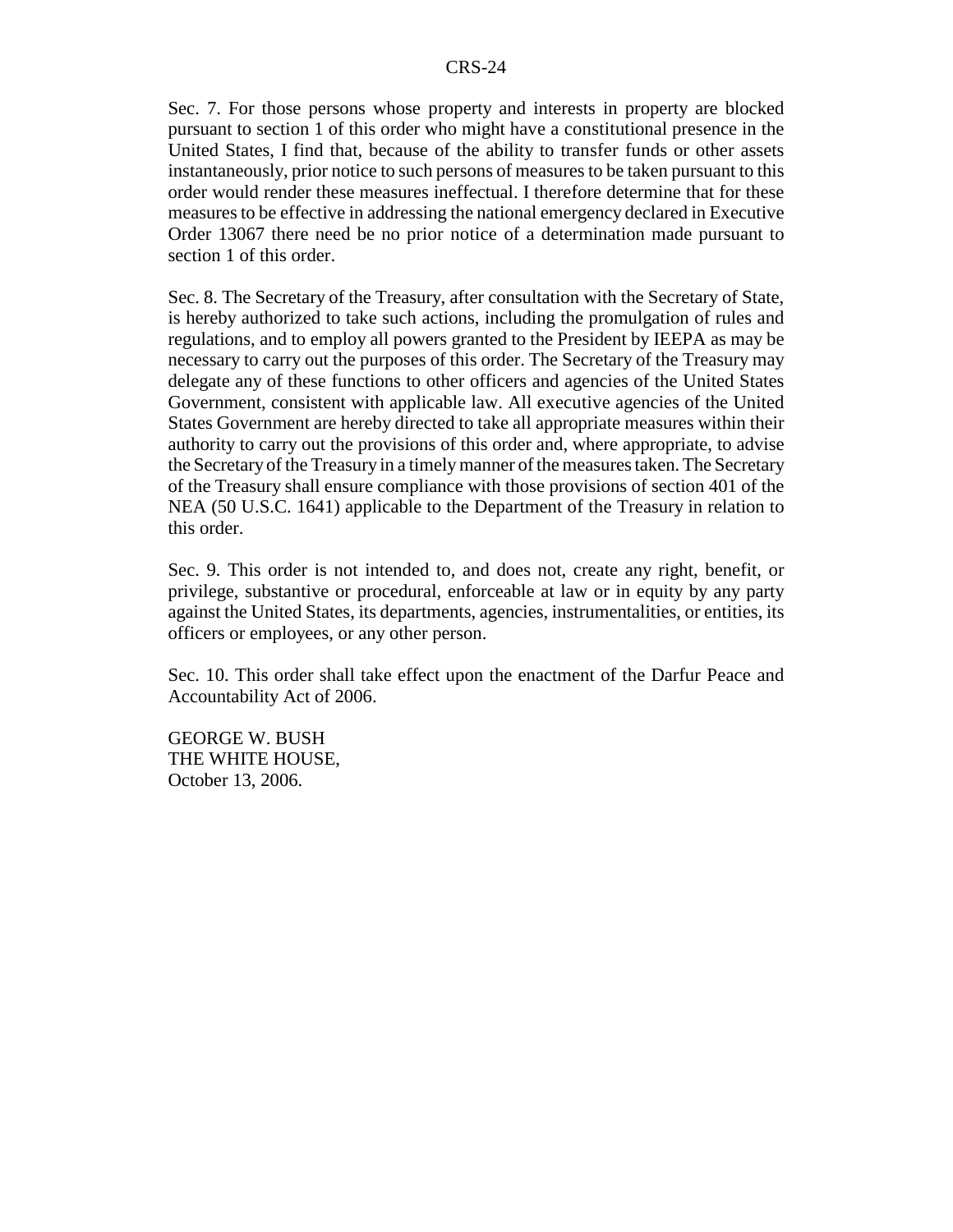## **Executive Order: Blocking Property of Persons in Connection with the Conflict in Sudan's Darfur Region**

By the authority vested in me as President by the Constitution and the laws of the United States of America, including the International Emergency Economic Powers Act (50 U.S.C. 1701 et seq.)(IEEPA), the National Emergencies Act (50 U.S.C. 1601 et seq.)(NEA), section 5 of the United Nations Participation Act, as amended (22 U.S.C. 287c)(UNPA), and section 301 of title 3, United States Code,

I, GEORGE W. BUSH, President of the United States of America, find that an unusual and extraordinary threat to the national security and foreign policy of the United States is posed by the persistence of violence in Sudan's Darfur region, particularly against civilians and including sexual violence against women and girls, and by the deterioration of the security situation and its negative impact on humanitarian assistance efforts, as noted by the United Nations Security Council in Resolution 1591 of March 29, 2005, and, to deal with that threat, hereby expand the scope of the national emergency declared in Executive Order 13067 of November 3, 1997, with respect to the policies and actions of the government of Sudan, and hereby order:

Sec. 1. (a) Except to the extent that sections  $203(b)$  (1), (3), and (4) of IEEPA (50) U.S.C.  $1702(b)(1)$ ,  $(3)$ , and  $(4)$ ) may apply, or to the extent provided in regulations, orders, directives, or licenses that may be issued pursuant to this order, and notwithstanding any contract entered into or any license or permit granted prior to the effective date of this order, all property and interests in property of the following persons, that are in the United States, that hereafter come within the United States, or that are or hereafter come within the possession or control of any United States person, including any overseas branch, are blocked and may not be transferred, paid, exported, withdrawn, or otherwise dealt in:

(I) the persons listed in the Annex to this order; and

(ii) any person determined by the Secretary of the Treasury, after consultation with the Secretary of State:

(A) to have constituted a threat to the peace process in Darfur;

(B) to have constituted a threat to stability in Darfur and the region;

(C) to be responsible for conduct related to the conflict in Darfur that violates international law;

(D) to be responsible for heinous conduct with respect to human life or limb related to the conflict in Darfur;

(E) to have directly or indirectly supplied, sold, or transferred arms or any related materiel, or any assistance, advice, or training related to military activities to:

(1) the government of Sudan;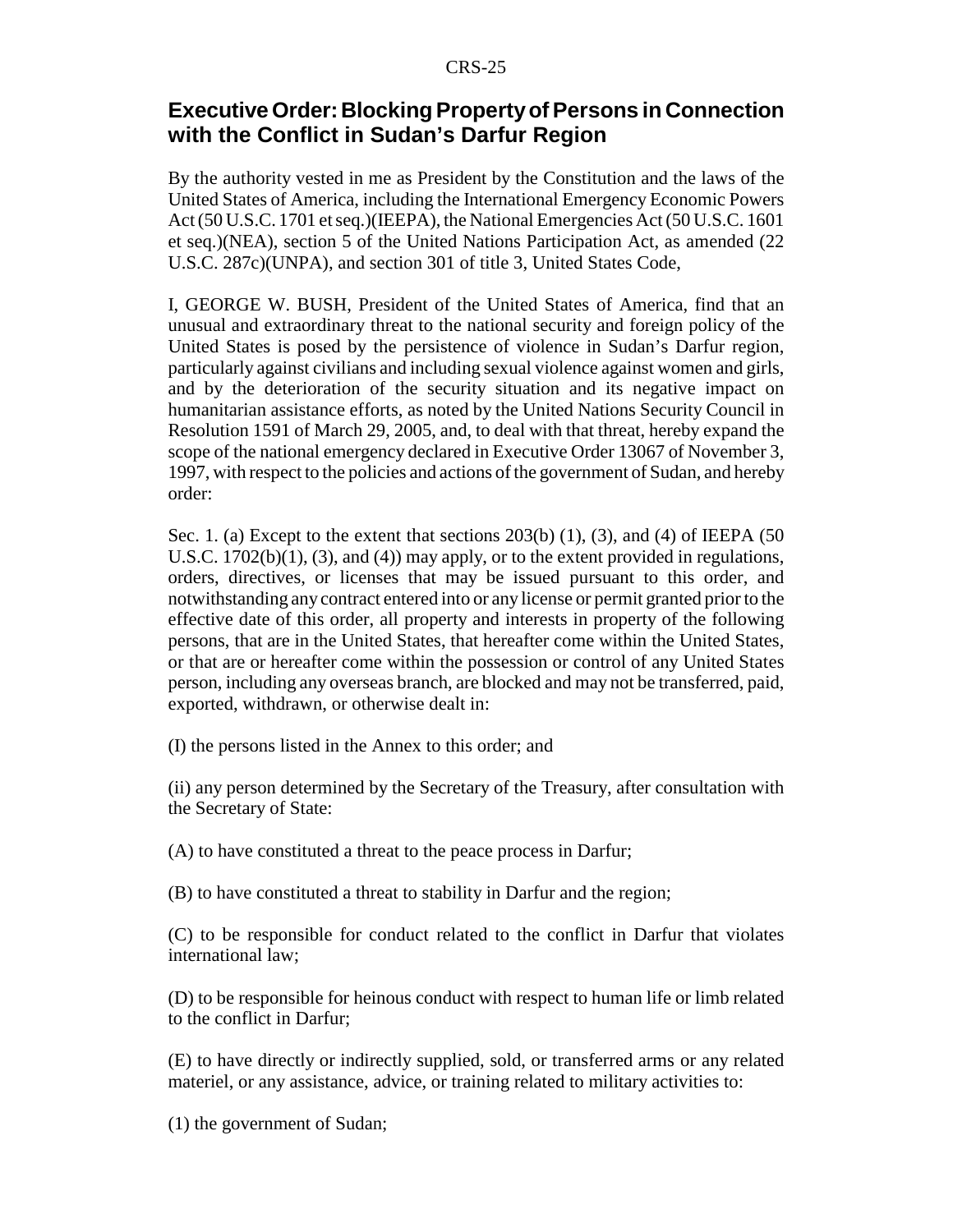(2) the Sudan Liberation Movement/Army;

(3) the Justice and Equality Movement;

(4) the Janjaweed; or

(5) any person (other than a person listed in subparagraph  $(E)(1)$  through  $(E)(4)$ above) operating in the states of North Darfur, South Darfur, or West Darfur that is a belligerent, a non-governmental entity, or an individual;

(F) to be responsible for offensive military overflights in and over the Darfur region;

(G) to have materially assisted, sponsored, or provided financial, materiel, or technological support for, or goods or services in support of, the activities described in paragraph (a)(ii)(A) through (F) of this section or any person listed in or designated pursuant to this order; or

(H) to be owned or controlled by, or acting or purporting to act for or on behalf of, directly or indirectly, any person listed in or designated pursuant to this order.

(b) I hereby determine that, to the extent section  $203(b)(2)$  of IEEPA (50 U.S.C. 1702(b)(2)) may apply, the making of donations of the type of articles specified in such section by, to, or for the benefit of any person listed in or designated pursuant to this order would seriously impair my ability to deal with the national emergency declared in Executive Order 13067 and expanded in this order, and I hereby prohibit such donations as provided by paragraph (a) of this section.

(c) The prohibitions of paragraph (a) of this section include, but are not limited to, (I) the making of any contribution or provision of funds, goods, or services by, to, or for the benefit of any person listed in or designated pursuant to this order, and (ii) the receipt of any contribution or provision of funds, goods, or services from any such person.

Sec. 2. (a) Any transaction by a United States person or within the United States that evades or avoids, has the purpose of evading or avoiding, or attempts to violate any of the prohibitions set forth in this order is prohibited.

(b) Any conspiracy formed to violate any of the prohibitions set forth in this order is prohibited.

Sec. 3. For the purposes of this order:

(a) the term "person" means an individual or entity;

(b) the term "entity" means a partnership, association, trust, joint venture, corporation, group, subgroup, or other organization;

(c) the term "United States person" means any United States citizen, permanent resident alien, entity organized under the laws of the United States or any jurisdiction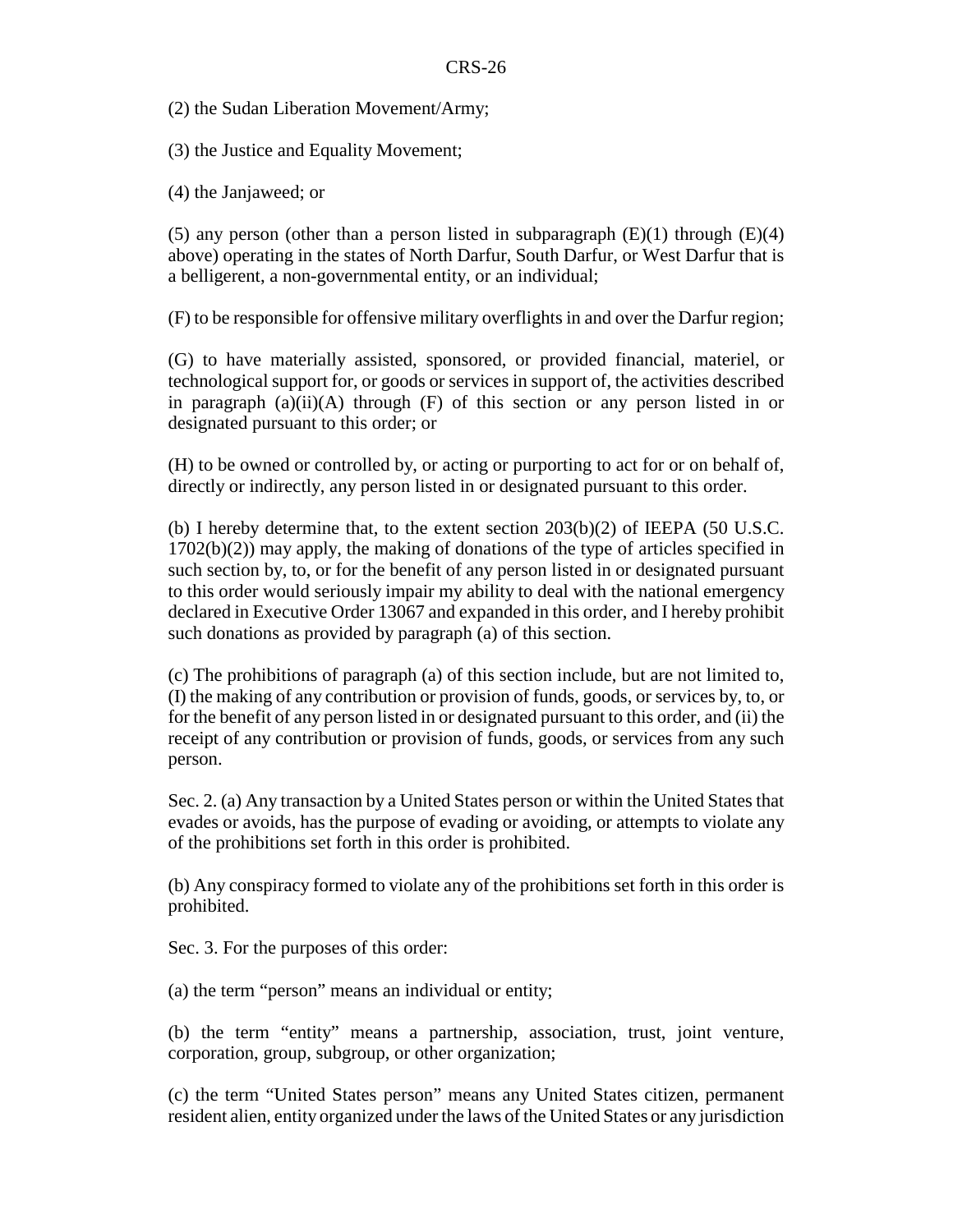within the United States (including foreign branches), or any person in the United States; and

(d) the term "arms or any related materiel" means arms or related materiel of all types, military aircraft, and equipment, but excludes:

(I) supplies and technical assistance, including training, intended solely for use in authorized monitoring, verification, or peace support operations, including such operations led by regional organizations;

(ii) supplies of non-lethal military equipment intended solely for humanitarian use, human rights monitoring use, or protective use, and related technical assistance, including training;

(iii) supplies of protective clothing, including flak jackets and military helmets, for use by United Nations personnel, representatives of the media, and humanitarian and development workers and associated personnel, for their personal use only;

(iv) assistance and supplies provided in support of implementation of the Comprehensive Peace Agreement signed January 9, 2005, by the government of Sudan and the People's Liberation Movement/Army; and

(v) other movements of military equipment and supplies into the Darfur region by the United States or that are permitted by a rule or decision of the Secretary of State, after consultation with the Secretary of the Treasury.

Sec. 4. For those persons listed in or designated pursuant to this order who might have a constitutional presence in the United States, I find that because of the ability to transfer funds or other assets instantaneously, prior notice to such persons of measures to be taken pursuant to this order would render these measures ineffectual. I therefore determine that, for these measures to be effective in addressing the national emergency declared in Executive Order 13067 and expanded by this order, there need be no prior notice of a listing or determination made pursuant to section 1 of this order.

Sec. 5. The Secretary of the Treasury, after consultation with the Secretary of State, is hereby authorized to take such actions, including the promulgation of rules and regulations, and to employ all powers granted to the President by IEEPA and UNPA as may be necessary to carry out the purposes of this order. The Secretary of the Treasury may delegate any of these functions to other officers and agencies of the United States Government, consistent with applicable law. All agencies of the United States Government are hereby directed to take all appropriate measures within their authority to carry out the provisions of this order and, where appropriate, to advise the Secretary of the Treasury in a timely manner of the measures taken. The Secretary of the Treasury shall ensure compliance with those provisions of section 401 of the NEA (50 U.S.C. 1641) applicable to the Department of the Treasury in relation to this order.

Sec. 6. The Secretary of the Treasury, after consultation with the Secretary of State, is hereby authorized to submit the recurring and final reports to the Congress on the